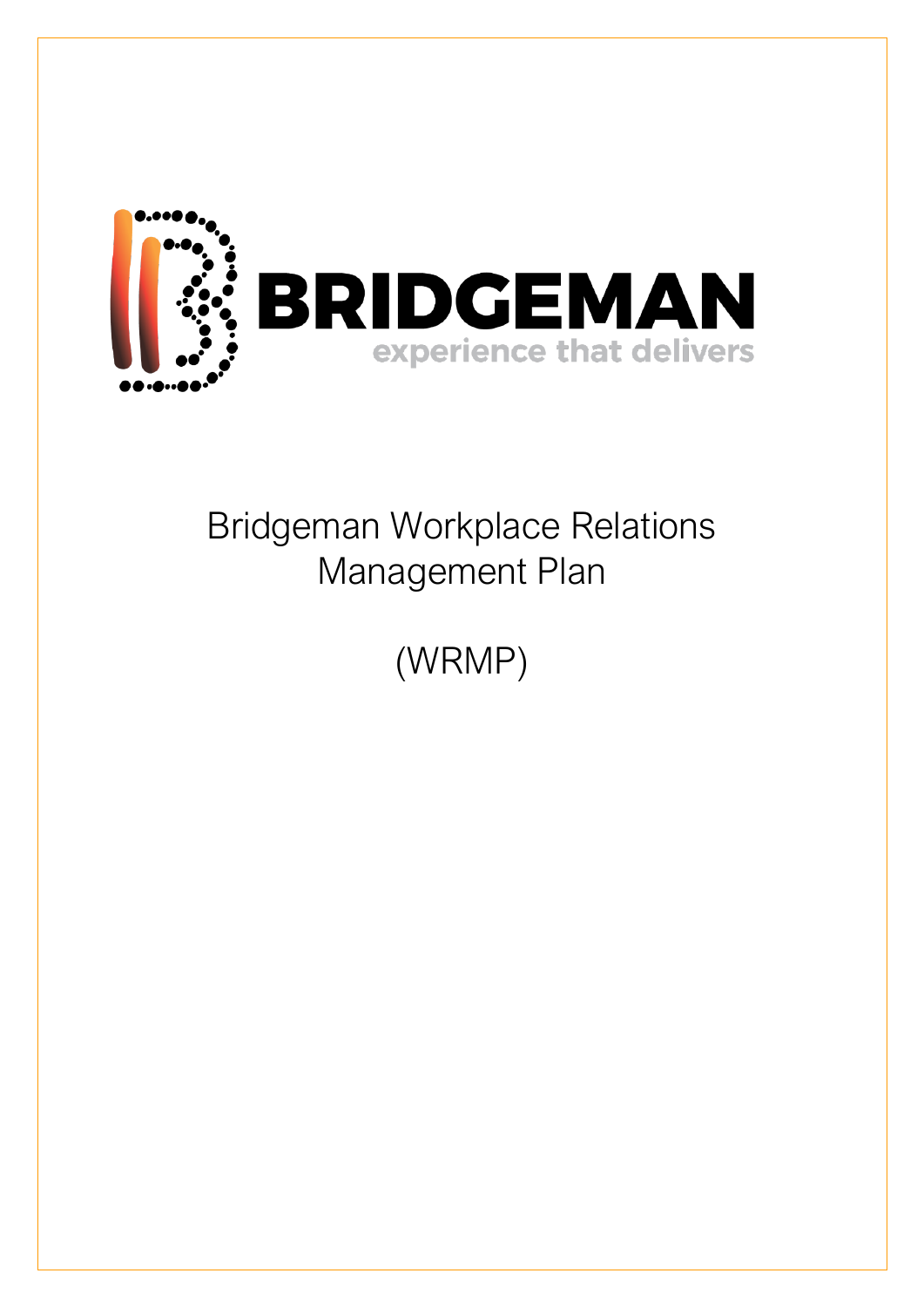### **Table of Contents**

| <b>WRMP PURPOSE &amp; OBJECTIVES</b>                            | 3                       |
|-----------------------------------------------------------------|-------------------------|
| <b>REVIEW</b>                                                   | $\overline{\mathbf{4}}$ |
| <b>BRIDGEMAN WORKPLACE RELATIONS POLICY</b>                     | $\overline{\mathbf{4}}$ |
| <b>PART A - ADMINISTRATION</b>                                  | 6                       |
| A1. - Project Organisational Structure                          | 6                       |
| A2. - Accountabilities and Responsibilities of Key Personnel    | 6                       |
| <b>A3. - RELATIONSHIP MANAGEMENT</b>                            | 8                       |
| <b>PART B – WORKPLACE RELATIONS RISK &amp; PAST EXPERIENCES</b> | 9                       |
| <b>B1. - PAST EXPERIENCES</b>                                   | 9                       |
| <b>B2. - RISK ASSESSMENT</b>                                    | 9                       |
| <b>PART C - INDUCTION</b>                                       | 11                      |
| <b>PART D - COMMUNICATION</b>                                   | 12                      |
| <b>PART E - SUBCONTRACTOR MANAGEMENT</b>                        | 13                      |
| <b>E1. - SUBCONTRACTOR SELECTION</b>                            | 13                      |
| <b>E2. - SUBCONTRACTOR COMPLIANCE</b>                           | 13                      |
| <b>PART F - CONDITIONS OF EMPLOYMENT</b>                        | 15                      |
| <b>PART G - LABOUR PRODUCTIVITY</b>                             | 15                      |
| <b>PART H - ENGAGEMENT OF DIRECT LABOUR</b>                     | 17                      |
| <b>PART I – FREEDOM OF ASSOCIATION</b>                          | 18                      |
| <b>PART J - ENTRY TO PREMISES</b>                               | 21                      |
| <b>J1. - SITE SECURITY</b>                                      | 21                      |
| <b>PART K - GRIEVANCE MANAGEMENT</b>                            | 22                      |
| K1. - DIRECT EMPLOYEES                                          | 22                      |
| K2. - SUBCONTRACTORS                                            | 23                      |
| K3. - GRIEVANCE REPORTING                                       | 23                      |
|                                                                 |                         |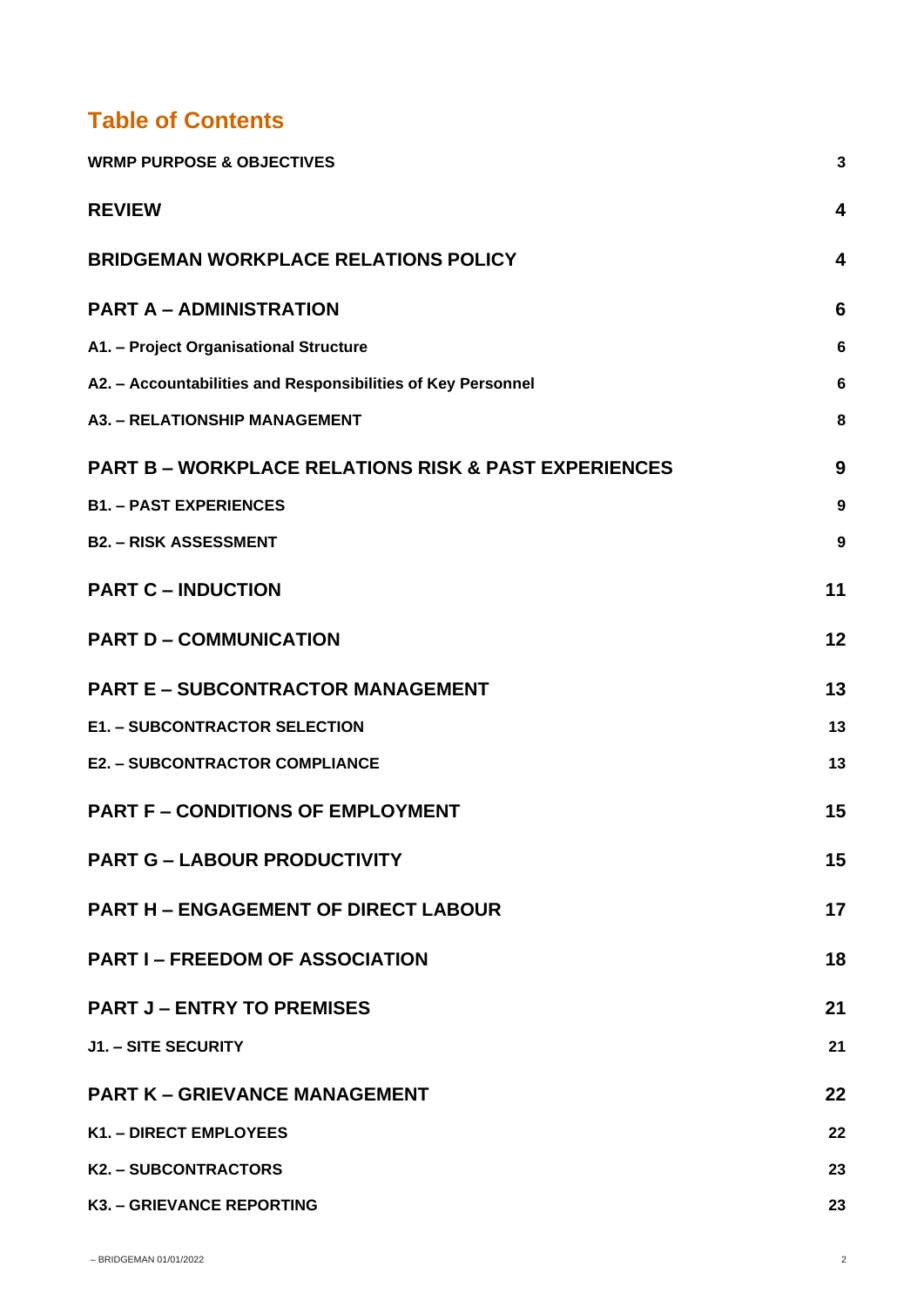| <b>PART L - INDUSTRIAL IMPACTS</b>                                                                                                                                                                              | 23                   |
|-----------------------------------------------------------------------------------------------------------------------------------------------------------------------------------------------------------------|----------------------|
| <b>PART M – COMPLIANCE WITH THE BUILDING CODE 2016</b>                                                                                                                                                          | 24                   |
| <b>M1. - REPORTING</b>                                                                                                                                                                                          | 24                   |
| <b>M2. – ACTIONS AND BEHAVIOURS ON SITE</b>                                                                                                                                                                     | 24                   |
| <b>M3. - AUDITS AND REVIEWS</b>                                                                                                                                                                                 | 24                   |
| <b>PART N – FITNESS FOR WORK POLICY</b>                                                                                                                                                                         | 24                   |
| <b>PART O – SECURITY OF PAYMENTS</b>                                                                                                                                                                            | 25                   |
| <b>PART P – COMPLIANCE WITH THE CODE AND WRMP</b><br>Appendix A - PROJECT ORGANISATION CHART<br>Appendix 1 - FREEDOM OF ASSOCIATION<br>Appendix 2 - FITNESS FOR WORK / ALCOHOL AND OTHER DRUGS IN THE WORKPLACE | 26<br>27<br>28<br>30 |

## <span id="page-2-0"></span>**WRMP PURPOSE & OBJECTIVES**

The document outlines our Employee Relations practices and specific responsibilities to ensure the successful implementation and execution of the plan. This Workplace Relations Management Plan (WRMP) is an integral part of the Bridgeman Agencies employment and management systems.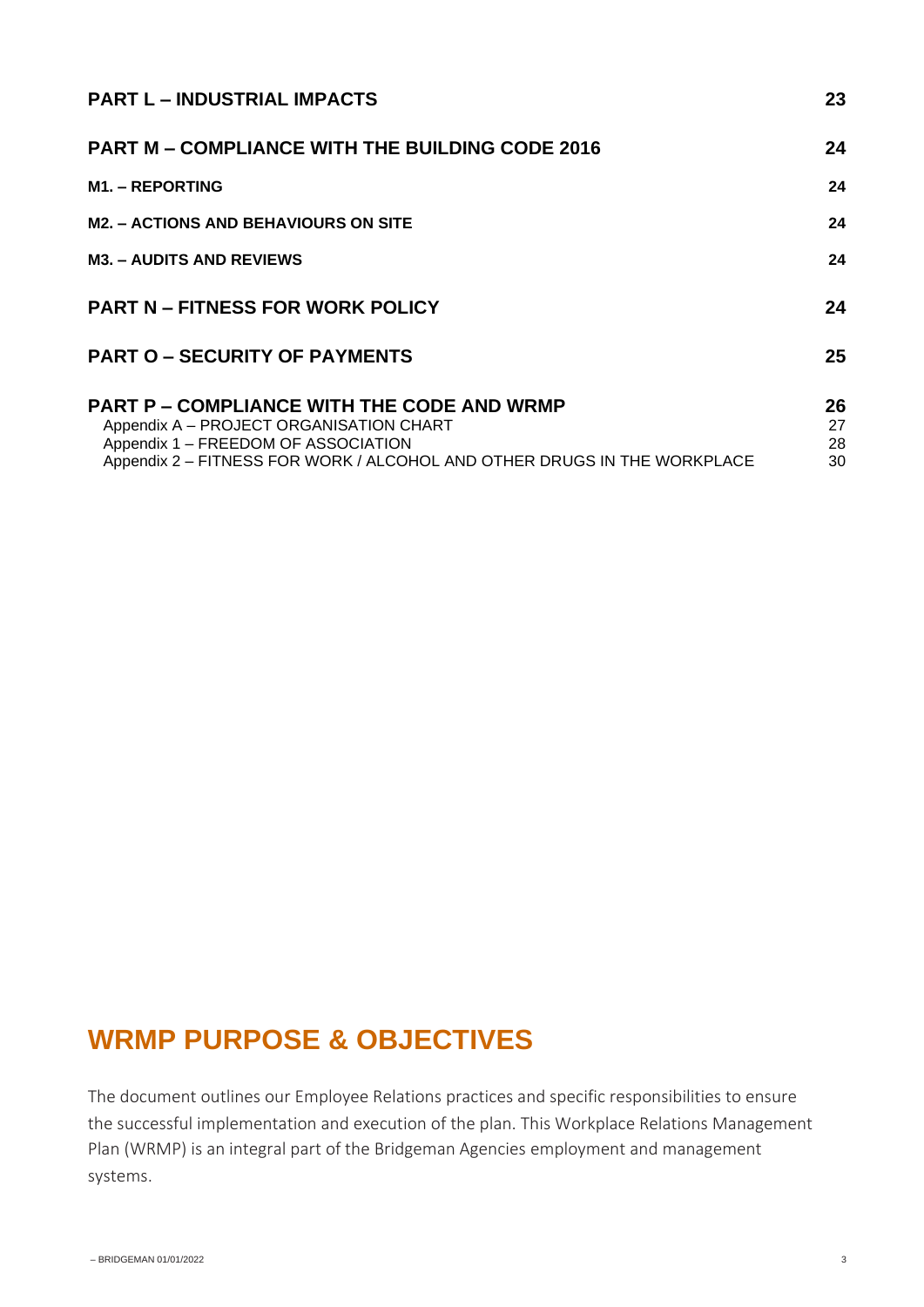Bridgeman recognises that proper and effective management of employee and industrial relations is crucial to the successful completion of all projects. In particular, we understand the important role of the Code for Tendering and Performance of Building Work (The Building Code 2016) and the relevant Government and State Industrial Relations Guidelines.

Bridgeman will, in the conduct of employee and industrial relations, use the best practices available and will exercise the highest standard of skill, care and diligence in the performance of its obligations, while ensuring subcontractors include like provisions and follow equivalent practices with the objective of ensuring at all times, a successful project delivered in accordance with all relevant Codes.

The Bridgeman WRMP plan has been prepared in the knowledge of the current industrial relations environment.

### <span id="page-3-0"></span>**REVIEW**

As project specific details can change and the industrial relations landscape is dynamic, Bridgeman will review this document to ensure it remains relevant for all employee relations issues that might impact upon a particular project.

The Bridgeman Human Resource Advisor is responsible for review and audit of this plan.

For project specific plans, it will be reviewed within three months of project commencement and then on an as-required basis periodically throughout the delivery of the Project

### <span id="page-3-1"></span>**BRIDGEMAN WORKPLACE RELATIONS POLICY**

Below is the Bridgeman Agencies Workplace Relations Policy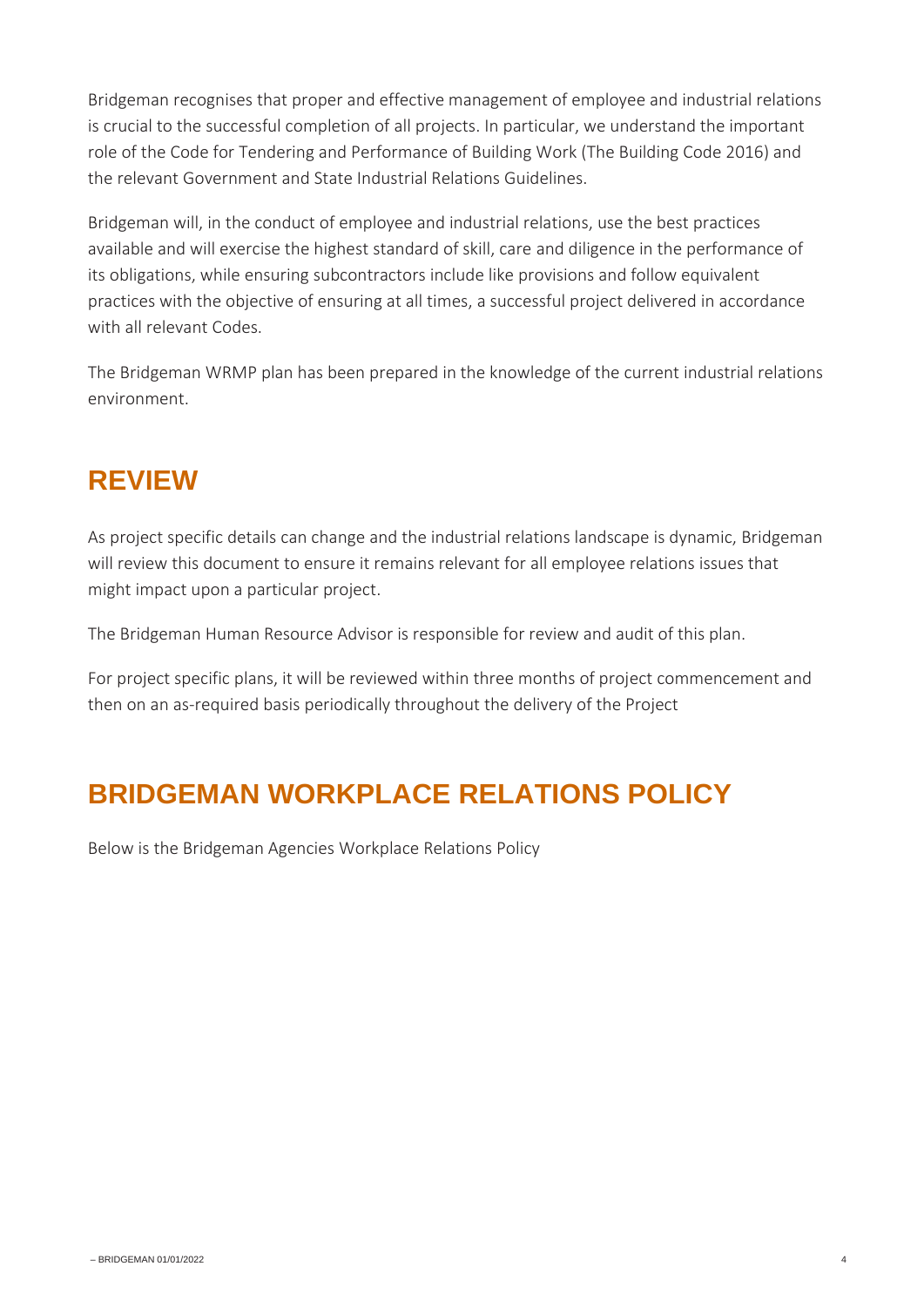

## Bridgeman Workplace Relations Policy

Bridgeman strives to be an employer of choice in the manufacturing, building and construction industries.

Building on our corporate values we seek to create a work environment based on mutual trust, benefits, harmony and respect for all stakeholders.

At Bridgeman, we aim to develop teams of motivated and competent members who can utilise their skills in creating and ensuring long term sustainable employment opportunities. We aim to achieve this by continuous improvement of our workplace relations practices to ensure the best outcomes for our business, our customers and our team.

Bridgeman ensures that all parties are recognised in its employment and workplace relations framework through open and engaging communications and negotiation practices. Bridgeman recognises and acknowledges the role played by employee representatives in communicating and supporting employee interests and supports the right of individuals and teams to seek assistance, advice or representation.

The Bridgeman Director and Executive Leadership Team are committed to the following key workplace relations principles:

- Bridgeman industrial relations and employment policies and procedures, including employment contracts and workplace agreements, comply with current state and federal laws and industry standards.
- At Bridgeman we ensure equal employment opportunities through merit based appointment and promotion.
- We actively promote cultural diversity through the development of inclusive employment practices.
- Bridgeman builds employment relationships based on mutual respect and trust by acknowledging the rights of all stakeholders.
- We foster leadership that strives to develop and maintain positive, productive and respectful relationships with team members.
- We ensure the provision of training which enhances the ongoing development of team members.
- We engage team members in Brigeman's WH&S, QA and Environmental systems.
- We encourage and promote work life balance by creating rewarding jobs with pay and conditions consistent with our industry.
- Bridgeman maintains systems for reporting, recording and responding to team member's grievances.

Adam Sarota - Director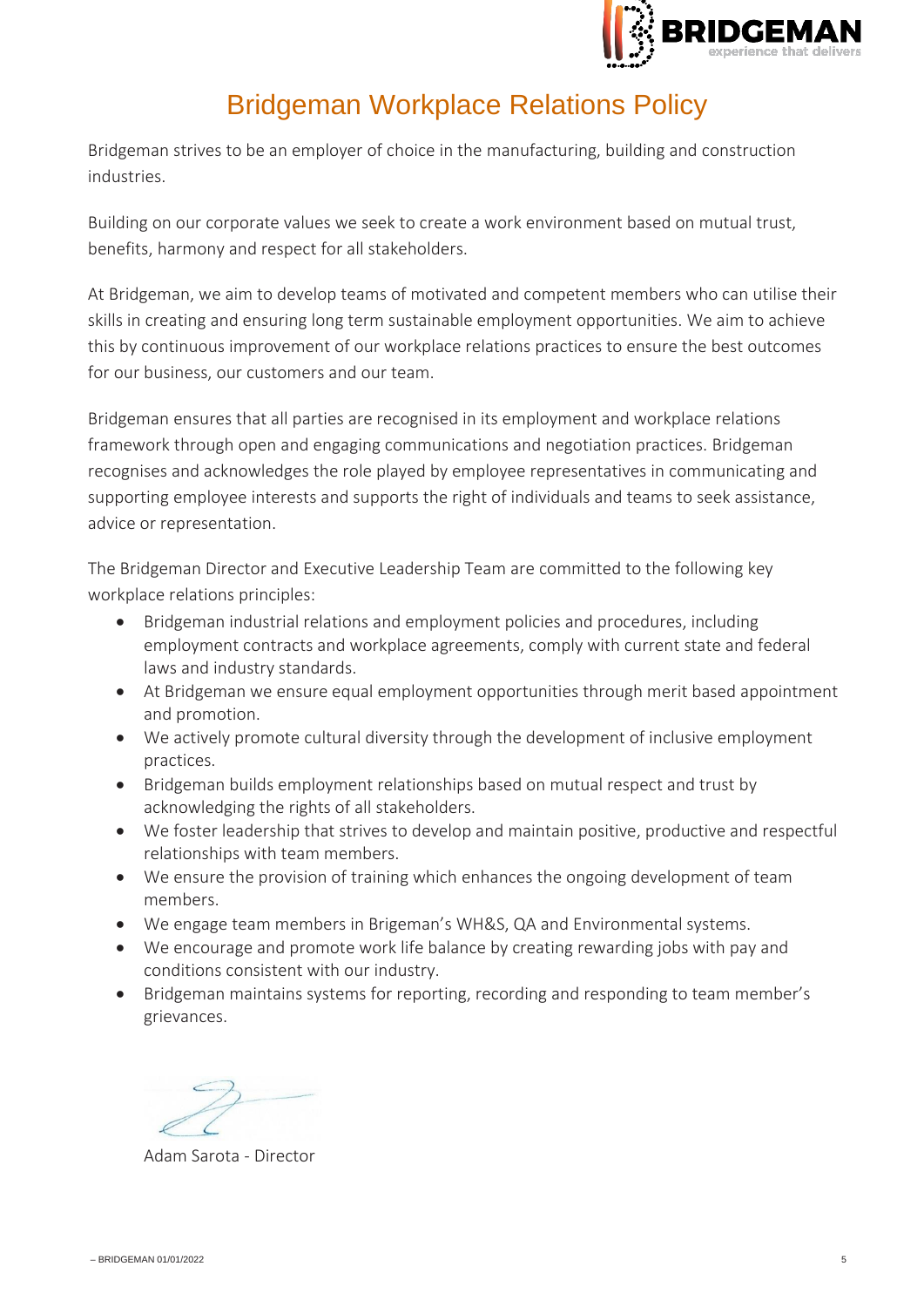# <span id="page-5-0"></span>**PART A – ADMINISTRATION**

### <span id="page-5-1"></span>**A1. – Project Organisational Structure**

The Project organisational structure refers to the positions applicable for the operation of a project – SEE APPENDIX A

### <span id="page-5-2"></span>**A2. – Accountabilities and Responsibilities of Key Personnel**

The accountabilities and responsibilities of key personnel with respect to Workplace Relations Management on Bridgeman projects are described below:

#### PROJECT MANAGER

- Overall day to day management of the project, site and all site personnel;
- Implementation and application of this WRMP to monitor compliance with the Building Code 2016 and the relevant state Guidelines;
- Managing labour productivity to ensure the project timelines are met without disturbance including regular reporting to the client;
- Determining employment/labour requirements;
- Management of subcontractors on site to ensure compliance with the Building Code 2016 and relevant State IR Guidelines is achieved through awareness training, tool box talks and notifying of obligations through contractual documentation;
- Managing any employee or contractor grievance in accordance with the Bridgeman Grievance Management as outline in this WRMP;
- In consultation with the HSE Advisor, ensure employees and subcontractor induction records are completed and recorded;
- Management of Right of Entry (RoE) obligations in accordance with Part J of this WRMP, the Fair Work Act, Building Code 2016, the relevant state IR Guidelines and where required, the Work Health and Safety Act 2011;
- Notifying HR and client of a breach or suspected breach of the relevant state Guidelines, which will then be reported to the relevant bodies by the Human Resources Advisor within 24 hours of the Company becoming aware of a breach or suspected breach;
- Notifying HR and client of a breach or suspected breach of the Building Code 2016, which will then be reported to the relevant bodies as soon as practicable by the Human Resources Advisor and
- Ensuring all site personnel have completed the site specific induction as defined in Part C of this WRMP.

#### SITE SUPERVISOR

- Managing the daily labour productivity of the workforce as well as subcontractors to ensure project time frames are met in accordance with the client contract documents;
- Conducting site practices and protocols fairly and consistently in accordance with the requirements of the Bridgeman WRMP plan and referenced industrial instruments;
- Reporting to the Project Manager all Workplace Relations issues or concerns;
- Monitoring the practices of subcontractors to ensure compliance with Bridgeman Workplace Relations obligations, the Building Code 2016 obligations and relevant IR Guidelines such as Right of Entry requirements, Freedom of Association provisions and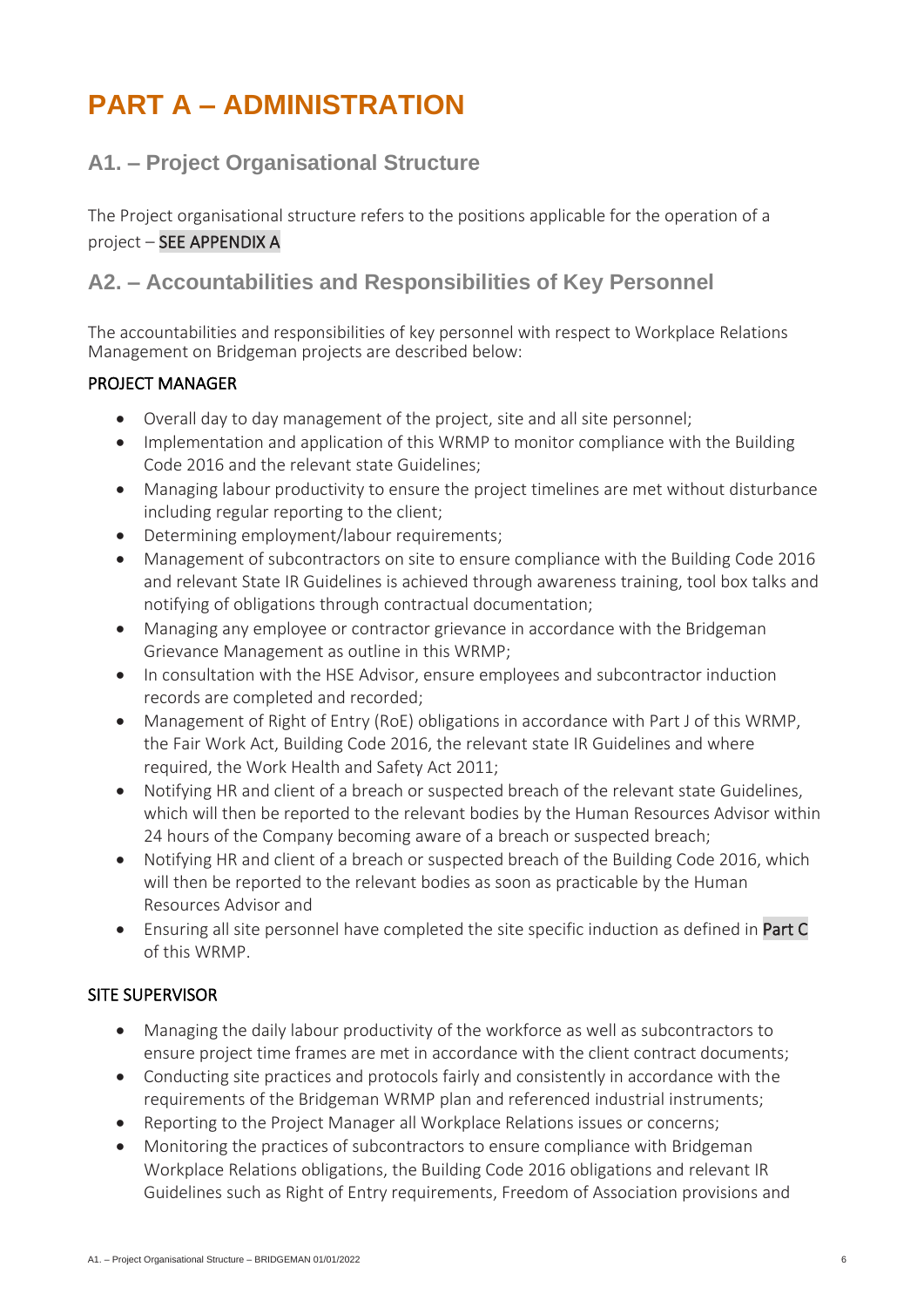adherence to the Bridgeman Fitness for Work Policy;

- Ensuring there is a continuous open communication channel on site with direct employees, subcontractor employees, visitors and building association officers, delegates and other representatives;
- Assist the Project Manager with Right of Entry obligations in accordance with the Fair Work Act, Building Code 2016, relevant state IR Guidelines and where required the Work Health and Safety Act 2011;
- Notify the Project Manager or Human Resource Advisor of a breach or suspected breach of the relevant state IR Guidelines, which will then be reported by HR as required;
- Notify the Project Manager or Human Resource Advisor of a breach or suspected breach of the Building Code 2016, which will then be reported as required;
- Highlight and assist in rectifying any inconsistent or deficient Workplace Relations practices to the Project Manager

#### HEALTH SAFETY & ENVIRONMENTAL ADVISOR (HSE ADVISOR)

- Consulting with and advising the Project management team of safety issues for direct labour and subcontractors;
- Assisting the Project Manager in the management of Right of Entry visits to ensure they are consistent with the Fair Work Act, Building Code 2016, the relevant state IR Guidelines and Work Health and Safety Act 2011;
- Ensuring there is a continuous open communication channel on site with direct employees, subcontractor employees, visitors and building association officers, delegates and other representatives;
- Ensure that all personnel on site, whether they are Bridgeman employees, subcontractors or visitors, understand and adhere to the Bridgeman Fitness for Work policy and the Drug & Alcohol Policy and Testing Procedure;
- In consultation with the Project Manager, ensure subcontractor induction records are held accessible to all relevant management and clients
- Ensuring the implementation of quality assured management systems by experienced personnel; and
- Delivering and reporting on the successful completion of the Site Induction by all site personnel as per Part C of this WRMP.

#### HUMAN RESOURCE ADVISOR

- Providing support to the Project Manager and all project staff in relation to the WRMP, the Building Code 2016 and relevant state IR Guidelines compliance, and any Workplace Relations issues;
- Offering advice to subcontractors (where required), in relation to the WRMP, the Building Code 2016 and relevant state IR Guidelines compliance, and any Workplace Relations issues;
- In consultation with the Project Manager, reviewing the Risk Assessment for the Project;
- Management and reporting of a breach or alleged breach of the state IR Guidelines to the relevant bodies within 24 hours after the Company becomes aware of a breach or alleged breach. This may include a breach in right of entry provisions, freedom of association and/or suspected or actual industrial action;
- Management and reporting of a breach or suspected breach of the Building Code 2016 to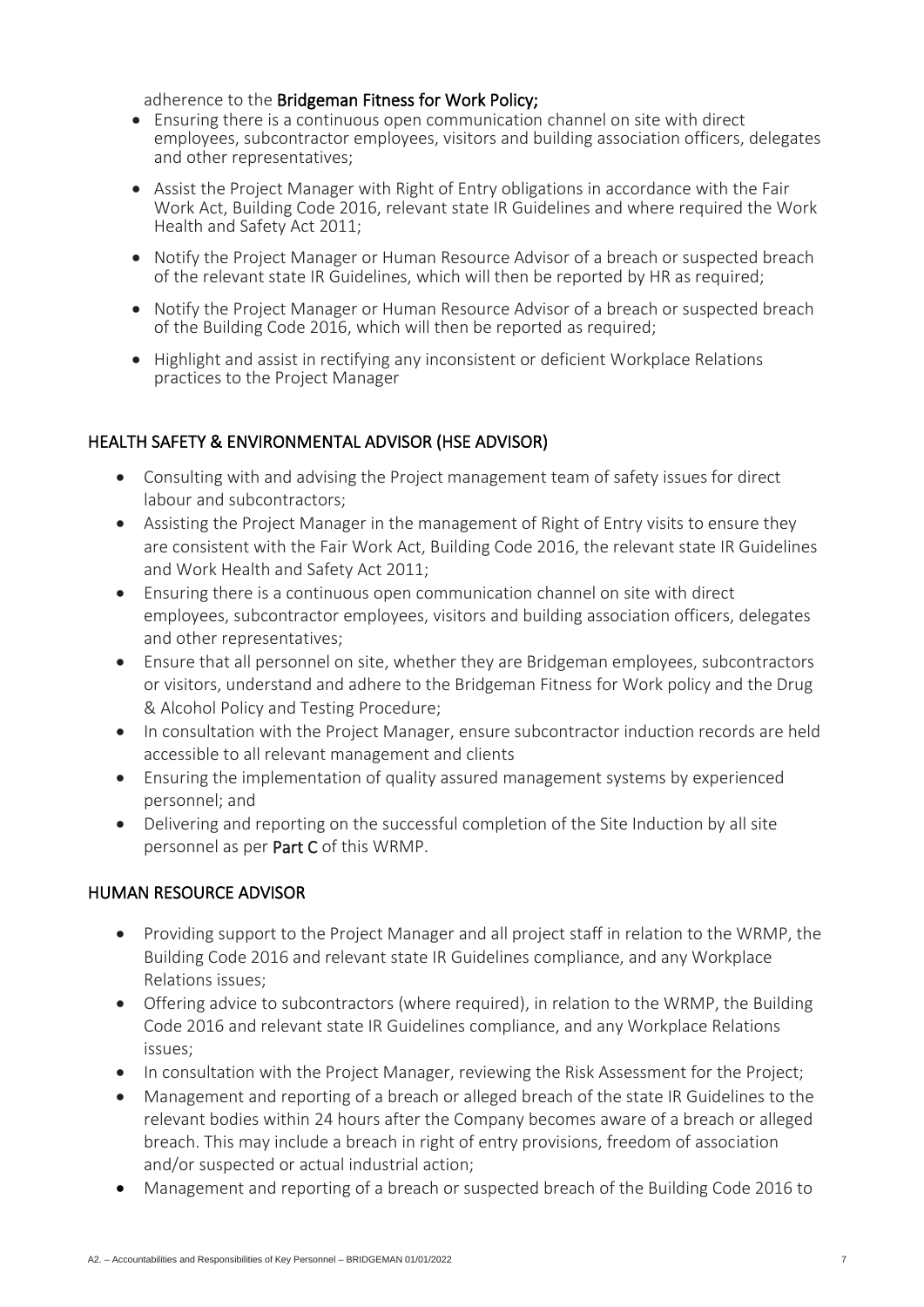the relevant bodies as soon as practicable, but not more than 2 working days after the company becoming aware of a breach or suspected breach. This may include a breach in right of entry provisions, freedom of association and/or suspected or actual industrial action. Any notification of a breach or suspected breach will be in accordance with section 17 of the Building Code 2016;

- In conjunction with the Project Manager, reviewing the WRMP and IR practices as required to ensure relevance and compliance with legislation;
- Management of employment contract documents, industrial instruments and internal audits of Bridgeman's compliance with the WRMP; and
- Ensuring letters of offer and other common law documents reflect WRMP requirements including freedom of association, grievance management and unlawful industrial action.

Where required the Human Resources team will provide; advice on employee and Industrial relations matters, coordinate all direct recruitment and assist with training and site mobilisation.

#### QUALITY AND INDUSTRIAL RELATIONS ADVISOR

- Providing strategic advice and guidance to the Project Manager on employee and industrial relations;
- Reviewing the WRMP to ensure the plan is implemented and all requirements actioned;
- Working with the Human Resource Advisor on employee and industrial relations matters;
- Coordinating annual wages reviews to ensure employees are paid correctly;
- Coaching the Project team on RoE obligations as required; and
- In conjunction with Project Manager, managing any industrial disputation or demarcation disputes.

#### GENERAL MANAGER

- Undertake project reviews to ensure compliance with contractual and procedural requirements on the Project.
- Manage and review the commercial contractual agreements
- Assesses the impact of key business initiatives on stakeholder groups (shareholder, customer, employee) and develops plans to address potential risks/opportunities;
- Creates and oversees sound risk management practices within Bridgeman Agencies;
- Provides risk and commercial related expert advice; and
- Reports to the CEO on any Security of Payments issues or concerns.

#### <span id="page-7-0"></span>**A3. – RELATIONSHIP MANAGEMENT**

Bridgeman is dedicated to providing a harmonious workplace with open communication channels (refer to Part  $D$  – Communication). This is fostered by the following key relationship management methods:

- Regular site visits and interactions from both the HR Advisor and management support (refer to Org Chart);
- The onsite induction acts as the first point of communication between most personnel, including employee, subcontractor employees, management and visitors and Bridgeman, and is where critical information regarding the Project is communicated. The HSE Advisor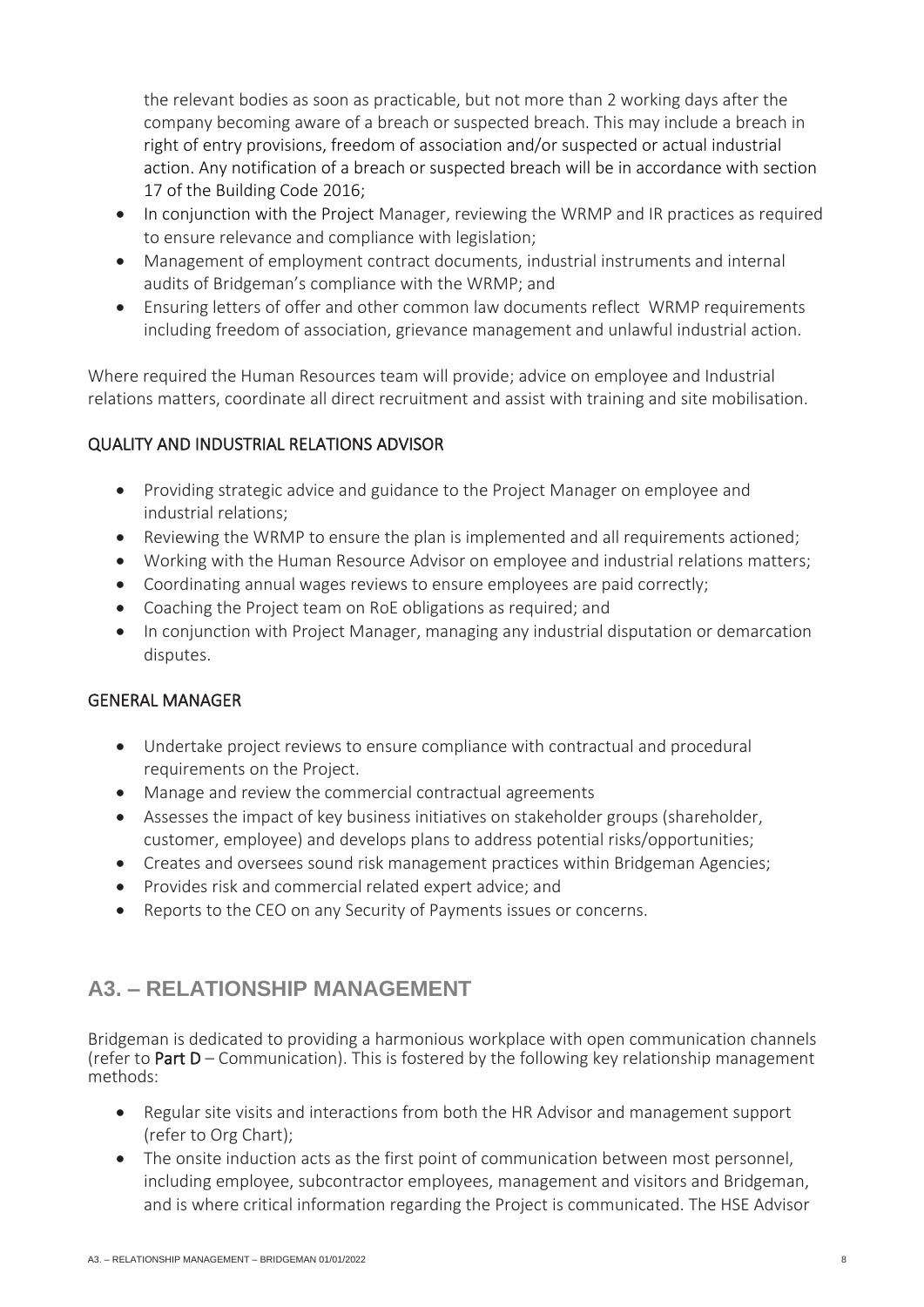is responsible for the delivery of the onsite induction and records maintenance;

- The Site Supervisor will conduct daily pre starts, tool box talks and site meetings along with the HSE Advisor to communicate key project information and allocate/co-ordinate work tasks to employees and subcontractors for the day to day activities; and
- Notices placed on staff noticeboards, key milestones and critical project information communicated to all site participants.

Officers, delegates and other representatives of building associations' access to site is managed in accordance with the Right of Entry provisions in the Fair Work Act 2009 and where applicable, the Work Health and Safety Act 2011. These relationships are managed by the Project Manager and/or Site Supervisor, in consultation with the Bridgeman Human Resources Advisor. Please refer to the process for communication in Part D of this WRMP.

### <span id="page-8-0"></span>**PART B – WORKPLACE RELATIONS RISK & PAST EXPERIENCES**

### <span id="page-8-1"></span>**B1. – PAST EXPERIENCES**

Bridgeman prides itself on its Industrial Relations track record and delivering manufacturing and construction projects on time and within budget by implementing quality assured management systems.

Evidence of Bridgeman's history can be provided if and as required.

#### <span id="page-8-2"></span>**B2. – RISK ASSESSMENT**

Bridgeman implements a robust process in relation to industrial relations by educating management on the importance of following the Bridgeman policies and procedures in regards to Right of Entry, Mobilisation to Project and Subcontractor Management.

Industrial relations risks have been identified in the below table (see Risk Matrix below) compiled by the HR Advisor.

| <b>POSSIBLE RISK</b>                   | <b>LIKELIHOOD</b> | <b>CONSEQUENCE</b> | <b>MITIGATION</b>                                                                                                                                                                                                                                                                                                                                                                                                                                                                                                                                                                         |
|----------------------------------------|-------------------|--------------------|-------------------------------------------------------------------------------------------------------------------------------------------------------------------------------------------------------------------------------------------------------------------------------------------------------------------------------------------------------------------------------------------------------------------------------------------------------------------------------------------------------------------------------------------------------------------------------------------|
| Unlawful Industrial<br>Action Low High | Low               | High               | Diligent application of the WRMP in accordance with<br>the Building Code 2016 and the relevant state IR Guidelines.<br>• Pre-qualification of subcontractors; including but not limited to<br>subcontractors completing an industrial relations checklist,<br>checking industrial impacts, Building Code 2016 and relevant<br>state IR Guidelines compliance.<br>Maintain capabilities and preparedness to respond to<br>threatened or actual unlawful action in accordance with the<br>Building Code 2016, IR Guidelines, Work Health and Safety Act<br>2011 and the Fair Work Act 2009. |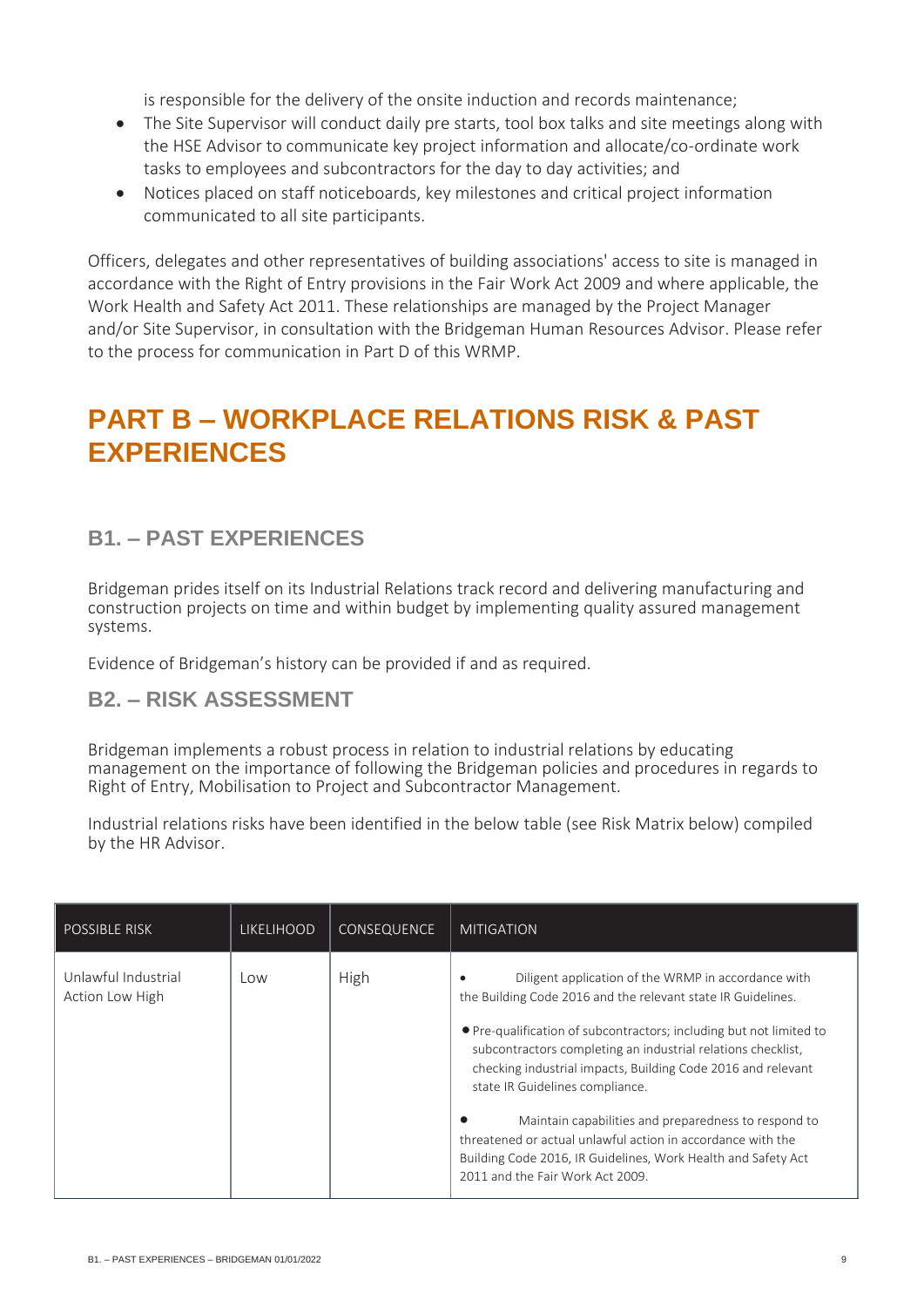| POSSIBLE RISK                  | LIKELIHOOD | CONSEQUENCE | <b>MITIGATION</b>                                                                                                                                                                                                                                                                                                                                                                                                    |
|--------------------------------|------------|-------------|----------------------------------------------------------------------------------------------------------------------------------------------------------------------------------------------------------------------------------------------------------------------------------------------------------------------------------------------------------------------------------------------------------------------|
| Lawful Industrial<br>Action    | Low        | High        | Direct Labour - all direct labour will be engaged<br>under Bridgeman employment Agreements<br>Subcontractors - all subcontractors will be<br>required to demonstrate that this risk is negligible with<br>respect to their employees                                                                                                                                                                                 |
| False Safety<br>Disputes       | Low        | High        | Bridgeman projects will maintain the highest<br>$\bullet$<br>standards of WHS and establish an empowered and<br>educated HSR network. Any attempt to misuse safety for<br>industrial purposes will be met with formal legal responses<br>under the Work Health and Safety Act 2011 and/or the<br>Fair Work Act 2009.                                                                                                 |
| Stoppage<br>(State Wide)       | Low        | High        | • Rare state-wide union protest in the form of industrial<br>action (however not envisaged) may rarely occur.<br>Should such an event be planned or organised,<br>the Project (in consultation with the client) will seek<br>undertakings from the relevant unions that the Project will<br>not be affected. If these are not forthcoming the<br>threatened action will be treated as Unlawful Industrial<br>Action. |
| Code Compliance                | Low        | High        | • Compliance with the WRMP will be a contractual<br>requirement for all subcontractors.<br>· Subcontractors will be asked to self-audit, maintain all<br>records and provide Bridgeman with their relevant<br>findings to ensure compliance                                                                                                                                                                          |
| Right of Entry (RoE)<br>Events | Medium     | Medium      | · Bridgeman will ensure all RoE visits are managed in<br>accordance with the required RoE plan<br>• Where RoE is abused, Bridgeman will contact the<br>relevant bodies in accordance with the Building Code<br>2016 and in accordance with the relevant state IR<br>Guidelines                                                                                                                                       |
| Demarcation<br>Dispute         | Low        | Medium      | • As a straightforward civil construction project there<br>should be no demarcation issues. If any union seeks to<br>disrupt the Project with the objective of obtaining<br>membership or displacing other unions, the Project will<br>respond in accordance with the relevant legislation and<br>Codes and keep the clients informed.                                                                               |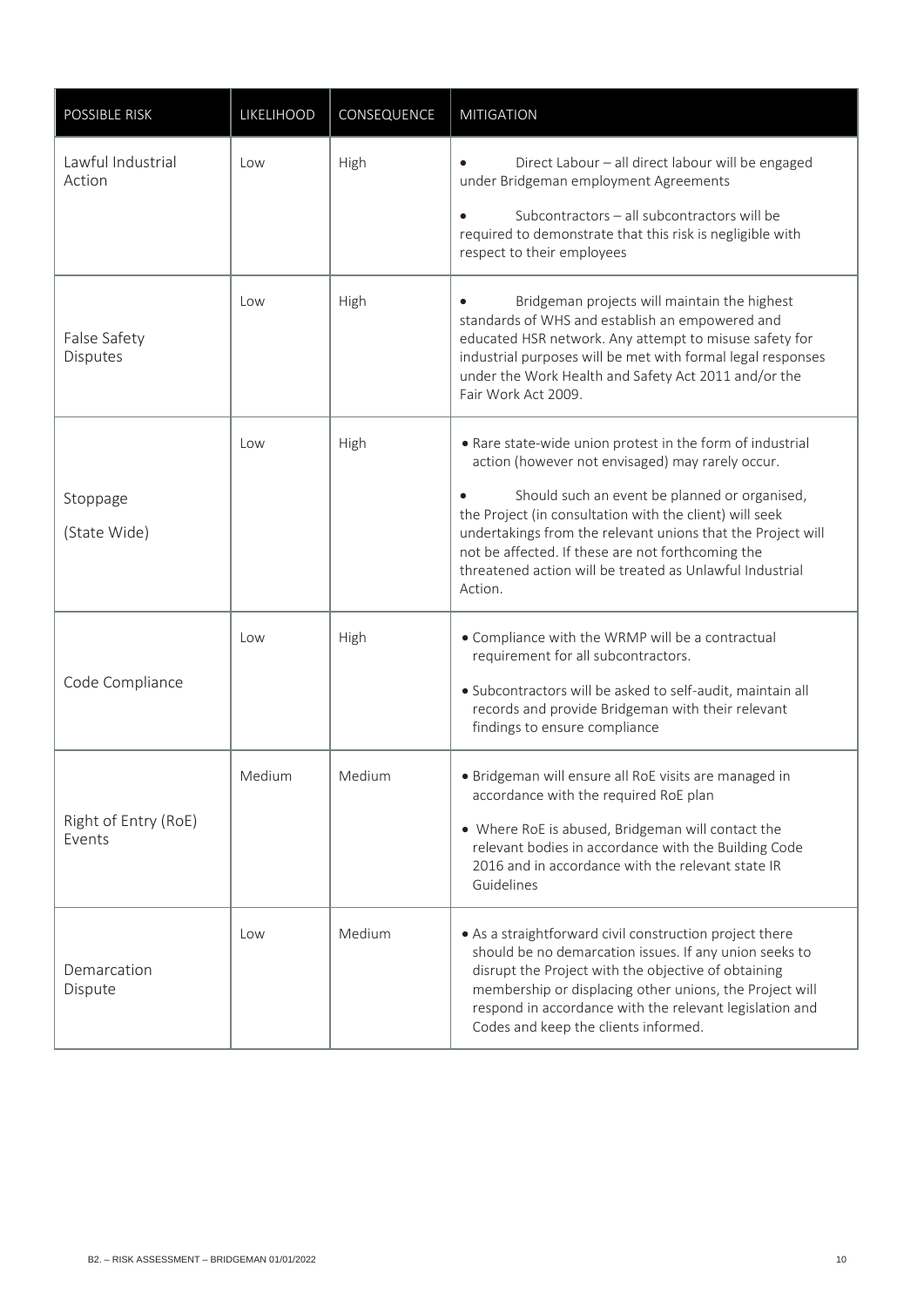## <span id="page-10-0"></span>**PART C – INDUCTION**

Bridgeman employees are required to provide all relevant documentation (including but not limited to Certificates of Competency, trade or other professional qualifications, their birth certificate, visa or other evidence confirming their right to work in Australia) to the Human Resource Advisor during the recruitment and on-boarding process.

All employees will have also have undertaken training through relevant Bridgeman induction processes including Health, Safety & Environmental procedures and are provided with copies of all Bridgeman's company policies.

When Bridgeman engages subcontractors, they are required to complete an induction prior to engagement. As part of their onboarding, subcontractors must provide their relevant documentation, personal details, qualifications, working rights and confirmation of all insurances required.

Inductions are carried out by Bridgeman HR Advisors or approved representatives and will not be held by officers, delegates or other representatives of building associations.

The Bridgeman Project Management team will not allow secondary inductions by officers, delegates or other representatives and will strongly enforce the WRMP, the Building Code 2016 and the relevant state IR Guidelines.

Bridgeman site specific inductions are completed by all employees and subcontractor's employees prior to commencement on any project site. In order to facilitate improved labour productivity, subcontractors are able to complete a Bridgeman induction which is tailored for subcontractors only.

The site induction is be undertaken by the HSE Advisor or an approved Bridgeman representative, however it is the ultimate responsibility of the Project Manager to ensure that all site personnel have completed the appropriate project induction.

Visitors are given a visitor induction and then must be escorted at all times whilst onsite.

The Site Induction will cover a wide variety of topics including:

- Bridgeman policies (Fitness for Work, Drug & Alcohol Policies, Employee and Industrial Relations etc);
- Site Specific Requirements;  $\qquad \qquad \bullet \qquad \qquad \text{Code of Conduct};$
- Brief Project scope of works; The Security protocols; and
- 
- Relevant state IR Guidelines; Coercion;
- Safety Procedures **Entry;** Right of Entry;
- 
- 
- Building Code 2016; Freedom of Association;
	-
	-

The HR Advisor's contact details will be provided during the on-site induction and published onsite should any employee or subcontractor employee wish to raise any concerns that they may be subject to discrimination or coercive activity.

Where there is an actual or suspected breach the Human Resource Advisor will notify the relevant bodies in accordance with this WRMP.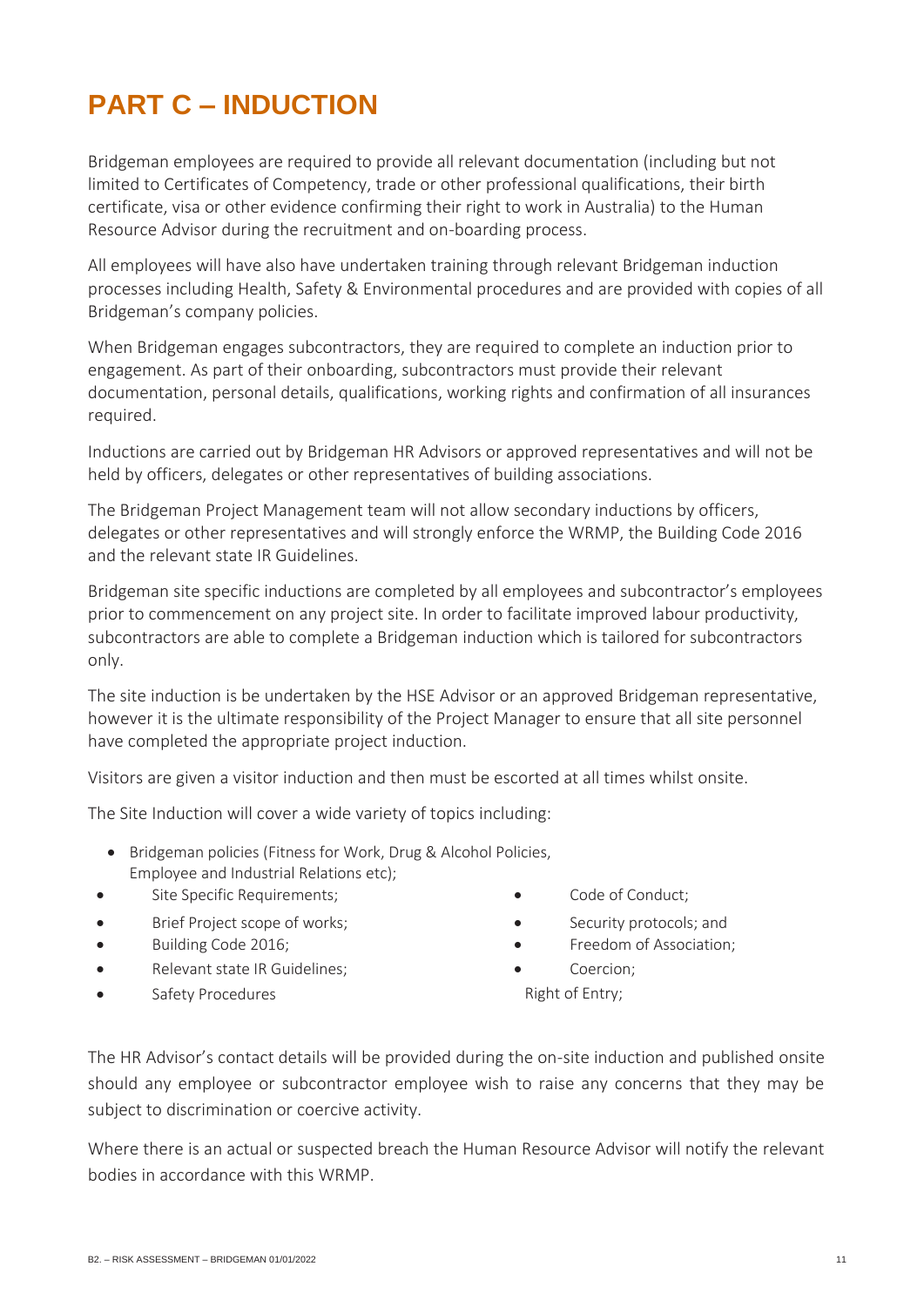## <span id="page-11-0"></span>**PART D – COMMUNICATION**

Bridgeman is committed to ensuring there is a continuous open communication channel at all times including on site with direct employees, subcontractor employees, visitors and building association officers, delegates and other representatives.

To ensure all parties on site are aware of the requirements of the Code and the importance of complying with the Code, we will:

- Conduct regular training for our employees on the Code, including within three months of construction commencement.
- Discuss Code compliance at regular project coordination (or howsoever described) meetings.
- Before entering into a subcontract with a subcontractor, we will require confirmation from the subcontractor regarding their awareness of the Code and its requirements.
- During inductions we will communicate the requirements of the Code and the importance of complying with it to all inductees.
- We will regularly discuss the Code at on-site meetings, including subcontractor and toolbox meetings.

Methods of communication include:

- Face-to-face communication where the HSE Advisor an approved Bridgeman representative, will communicate key information during and following induction;
- Pre-start talks will take place at the beginning of each shift for all personnel engaged on the Project to provide an update on the daily schedule, allocation of tasks, safety information and relevant industry updates; and
- Site meetings or tool box talks will be conducted by the Project Manager/ Site Supervisor on a regular (daily / weekly) as required basis to highlight messages regarding key aspects of the Project such as the progress of the program, safety, quality and environmental updates, as well as relevant information regarding the Building Code 2016 and relevant state IR Guidelines (including coercion and freedom of association).

The Human Resource Advisor will be responsible for communicating and providing material on the Building Code 2016 and the relevant state IR Guidelines.

They will ensure all relevant subcontractors' industrial instruments have been assessed by the relevant authority to ensure Building Code 2016 compliance (e.g. ABCC letter of compliance for relevant Enterprise Agreement or Declaration of Compliance for operation under the Modern Award); and

Additionally, the HR Advisor will provide education and training material on the Building Code 2016 and relevant state IR Guidelines compliance for the project team (including freedom of association, discrimination and coercion).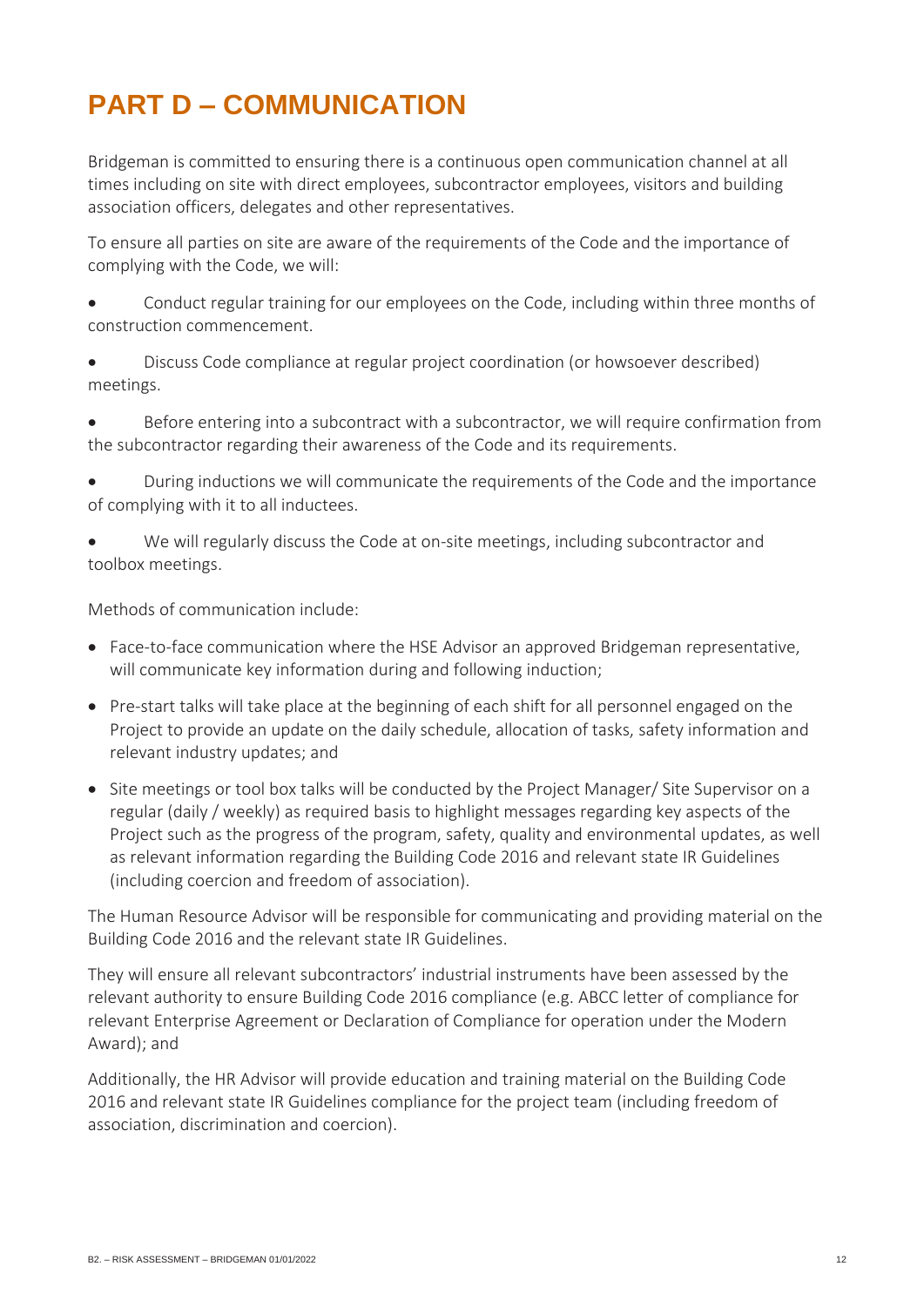## <span id="page-12-0"></span>**PART E – SUBCONTRACTOR MANAGEMENT**

### <span id="page-12-1"></span>**E1. – SUBCONTRACTOR SELECTION**

Bridgeman has an established subcontractor evaluation process to ensure subcontractors contribute towards the achievement of all Bridgeman subcontractor requirements and additionally an individual Project's overall objectives.

Subcontractor selection is based on a company's ability to undertake the work and the price that they provide for the scope of works.

Prospective subcontractors must demonstrate to Bridgeman that they have the skills, experience and resources necessary to effectively hire, deploy and mobilise labour that matches the profile of the skills and behavioural characteristics required by their respective scope of works.

Ensuring that subcontractors will not be discriminated against or coerced, unduly influenced or unduly pressured to make above-entitlements payments or to contribute to a particular fund or scheme, or support a particular product, service or arrangement. To ensure that discrimination or coercion do not take place throughout the duration of the subcontractors work on the Project, the following will occur:

Subcontractors (both management and employees) attend the Bridgeman induction outlined in Part C, which provides them with information regarding their right to freedom of association and their obligations to report activity or behaviour that may contravene the Fair Work Act, the Building Code 2016, the relevant IR Guidelines or the Health and Safety Act 2009;

The HSE Advisor will be responsible for ensuring the details of the relevant Human Resource Advisor are made available to all personnel on site during the induction process for the purposes of reporting underpayments, above-entitlement payments, discriminative or coercive activity;

• The Project Manager and Site Supervisor will be responsible for monitoring the behaviour of personnel on site and will report any claims or suspicions of discrimination or coercion to the Human Resource Advisor as soon as possible where this will be investigated and acted upon in accordance with the Building Code 2016.

### <span id="page-12-2"></span>**E2. – SUBCONTRACTOR COMPLIANCE**

Subcontractors will be contractually required to comply with the Building Code 2016 and the relevant state IR Guidelines in order to qualify for their proposed scope of works.

To ensure a coordinated Workplace Relations approach is adopted, subcontractors engaged by Bridgeman will be required to submit the following as part of the pre–qualification process for their proposed scope of works to assess their industrial relations risk and ability to comply with the Building Code 2016 and the relevant state IR Guidelines.

This assessment will be sent to all subcontractors and the review will be managed by the Human Resource Advisor before approval is granted: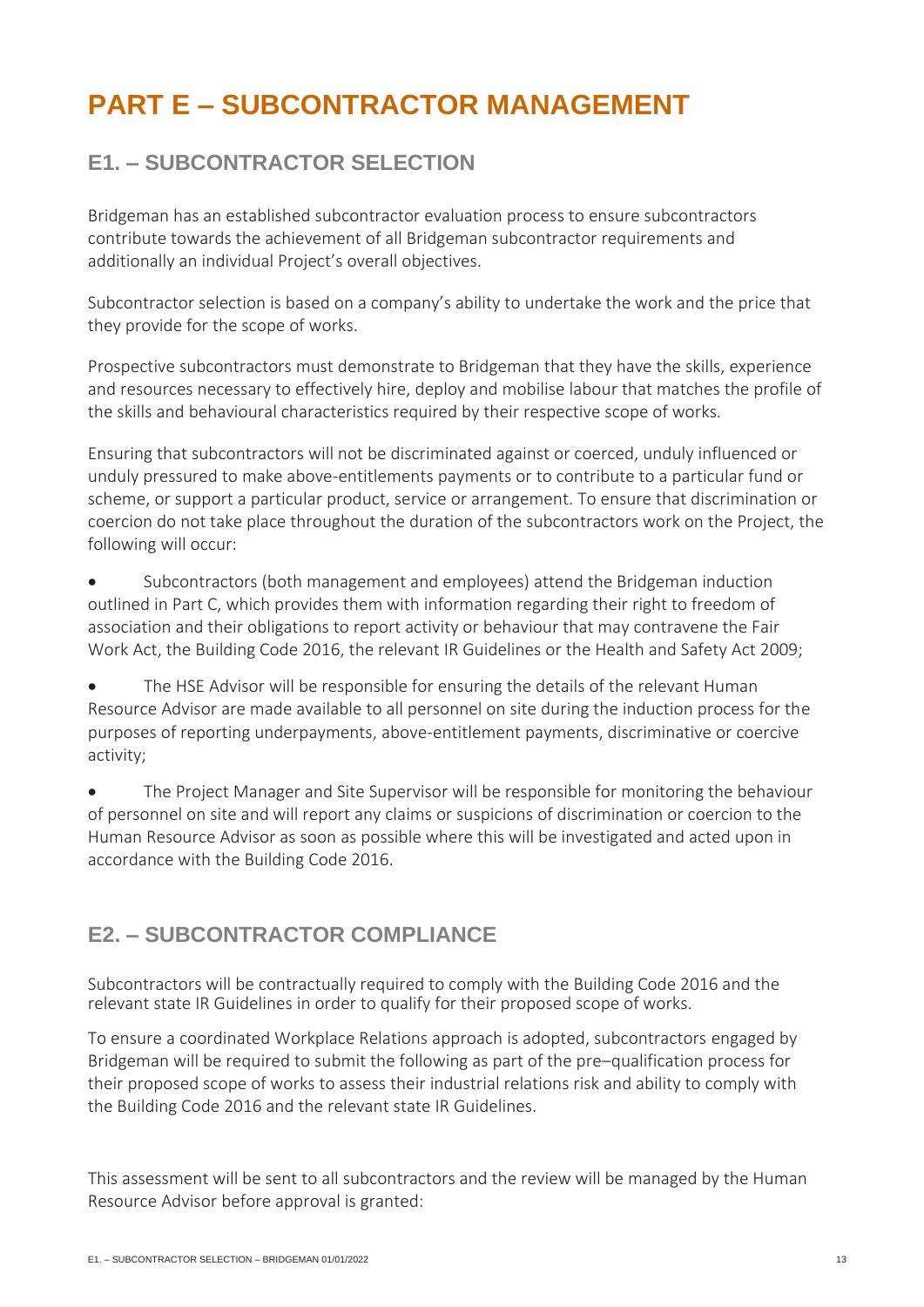- A completed and signed Subcontract Industrial Relations Checklist declaring compliance with both the Building Code 2016 and the relevant state IR Guidelines (this is an assessment of industrial instruments, conditions of employment, policies and procedures);
- Provide an ABCC compliance letter for their relevant Enterprise Agreement or a Self-Declaration form for their relevant modern award, or other workplace arrangement, or an enterprise agreement made before 25 April 2014 that has not since been varied in accordance with section 207 of the Fair Work Act 2009.

Bridgeman will only approve subcontractors who meet the requirements of section 23 of the Building Code 2016 and will not move forward with a subcontract until compliance is achieved.

The subcontractor must:

- Provide evidence of self-audits regularly to Bridgeman to ensure compliance with the Building Code 2016 and the relevant state IR Guidelines;
- Submit a completed monthly statutory declaration stating they have and will continue to comply with all applicable Commonwealth industrial agreements, including but not limited to the payment of correct wages and entitlements;
- Provide Bridgeman with written evidence of any occurrence where the subcontractor has reported underpayment of wages and entitlements to the ABCC for investigation;
- Immediately advise Bridgeman of any Right of Entry requests sent to the subcontractor;
- Notify Bridgeman immediately of any attempted coercion, industrial action (protected or unprotected, actual or threatened), industrial claim, potential or impending industrial dispute, or actual industrial dispute that may affect the Project;
- Maintain appropriate employment, payroll and taxation records of their employees;
- Ensure all subcontractors and labour hire employees engaged on the Project are compliant with the Building Code 2016 and the relevant state IR Guidelines, and comply with the Bridgeman WRMP nominated for the Project;
- Ensure compliance with all statutory obligations and their Commonwealth industrial agreements; and
- Take all reasonably practicable steps to prevent or bring to an end any unprotected industrial action taken by the employees of the subcontractor.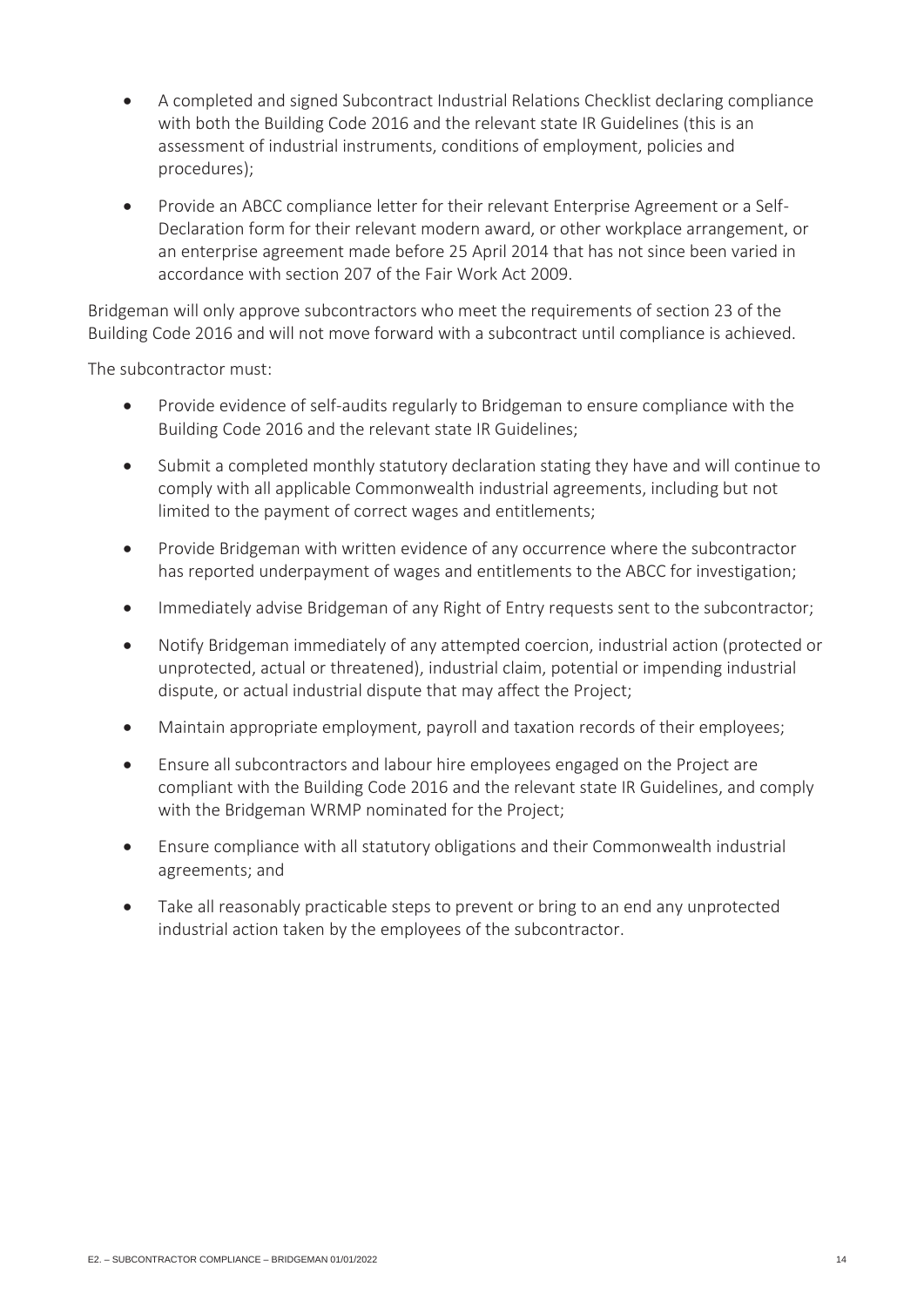## <span id="page-14-0"></span>**PART F – CONDITIONS OF EMPLOYMENT**

Bridgeman currently employes under relevant Award Agreements and does not have any Enterprise Agreements (EA) in place.

The Bridgeman Human Resource Advisor is responsible for overseeing the recruitment process for Bridgeman candidates and ensures all new employees are provided with a Letter of Offer that is consistent with the conditions of their employment outlined in the relevant Award.

As required Bridgeman will undertake a review of the wage rates and a payroll report consisting of employees' wages and allowances to ensure no overpayments or underpayments are made. Corrective actions will be taken by the Human Resource Advisor if such errors are identified.

A bi-annual review is undertaken of all Bridgeman employees by the Financial Officer to ensure compliance with the above agreements and common law contracts.

### <span id="page-14-1"></span>**PART G – LABOUR PRODUCTIVITY**

Labour productivity is a key measure of Bridgeman's business efficiency.

Bridgeman HR department and Project Managers continuously work to optimise productivity on Bridgeman Projects by:

- Recruiting a skilled workforce;
- Training the workforce to ensure operatives are qualified and competent to perform the work;
- Allowing sufficient time in project planning for weather events such as rain and extreme heat (as mentioned above);
- Using reliable and well-known suppliers to ensure materials are delivered on time;
- Embracing new information technology methods and devices in an effort to decrease time spent on administrative tasks

Bridgeman continuously strives to develop and implement improved systems to drive increased levels of efficiency and productivity. Labour productivity and value for money is achieved by:

| <b>OVERVIEW</b> | <b>RESPONSIBILITY</b>                        | <b>TASK</b>                                                                                                                                                                                                                                                                             |
|-----------------|----------------------------------------------|-----------------------------------------------------------------------------------------------------------------------------------------------------------------------------------------------------------------------------------------------------------------------------------------|
| Costs           | Project Manager<br>/ Financial<br>Controller | Monitors cost versus productivity of key self-<br>performed activities and compares the results<br>to the forecast budget cost                                                                                                                                                          |
| Productivity    | Project Manager                              | Monitors and reviews productivity by<br>comparison of the actual to-budget costs on a<br>monthly basis.<br>Labour productivity is measured throughout<br>the course of a Project and is a key component<br>of monthly reporting to senior management<br>on the Projects program status. |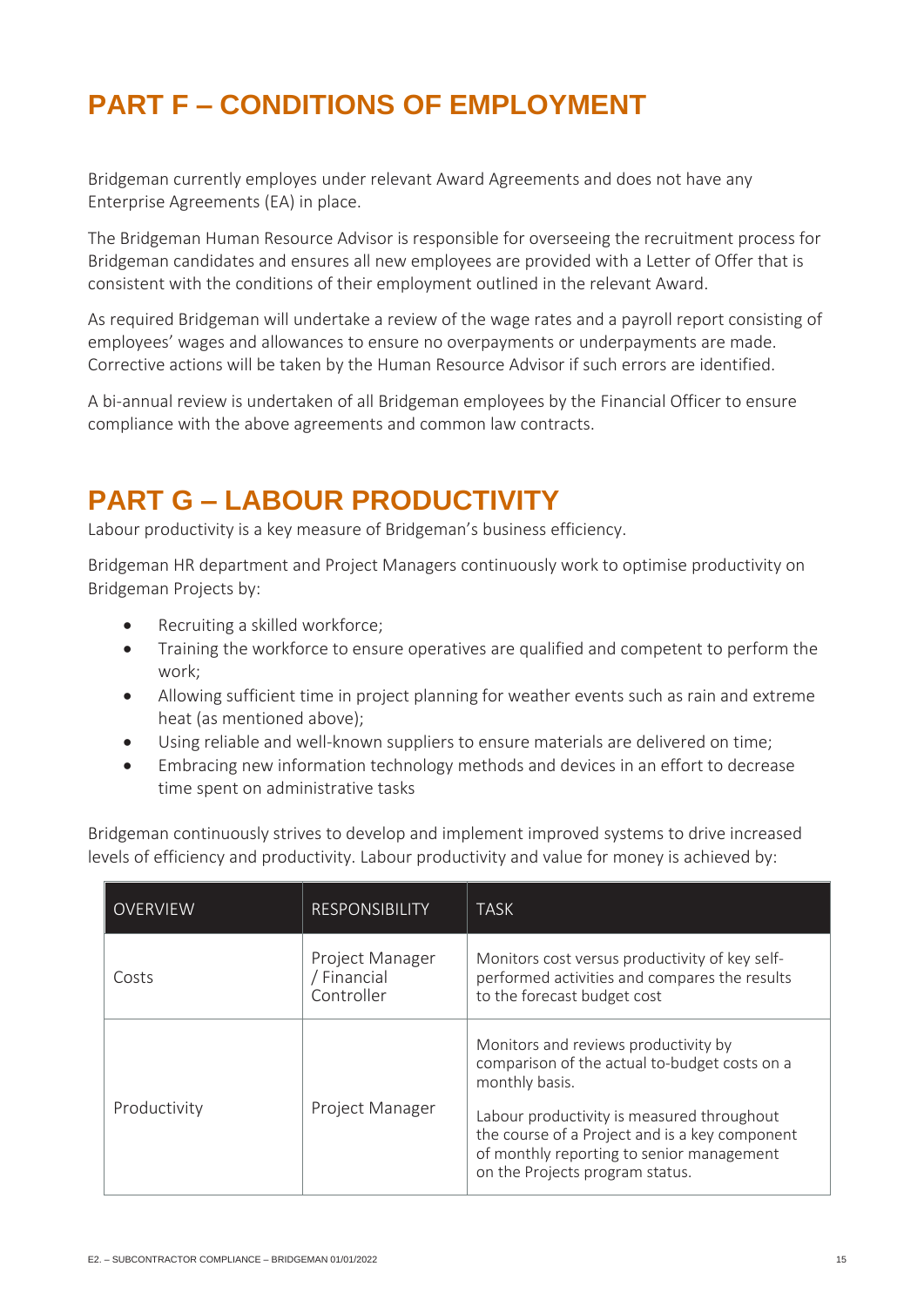| <b>OVERVIEW</b>                                | RESPONSIBILITY                     | <b>TASK</b>                                                                                                                                                                                                                                                                                                                                                                                                                                                                                          |
|------------------------------------------------|------------------------------------|------------------------------------------------------------------------------------------------------------------------------------------------------------------------------------------------------------------------------------------------------------------------------------------------------------------------------------------------------------------------------------------------------------------------------------------------------------------------------------------------------|
| Targets                                        | Project Manager                    | Review construction methodologies and work<br>practices to determine if more efficient<br>practices could be implemented especially if<br>targets are not being met                                                                                                                                                                                                                                                                                                                                  |
| Milestones                                     | Project Manager                    | Reviewing of the Project program is done on a<br>monthly basis to ensure that the current<br>program is not being compromised and to take<br>remedial action if current performance is not<br>achieving the program milestones;                                                                                                                                                                                                                                                                      |
| Subcontractor<br>Performance                   | Project Manager                    | Subcontractor performance is managed by the<br>Project Manager to ensure on-time, on-budget<br>delivery of the subcontract works package;                                                                                                                                                                                                                                                                                                                                                            |
| Resource<br>Management (Plant<br>/ Labour etc) | Site Supervisor<br>Project Manager | The Site Supervisor manage plant, labour and<br>other resources on a day to day basis in order<br>to ensure that the programmed construction<br>activities and milestones are met.<br>The Project Manager will provide cost<br>information to the Superintendent as a<br>productivity measure of labour, plant and<br>subcontractor efficiency                                                                                                                                                       |
| Incliment Weather                              | Project Manager<br>Site Supervisor | The Project Manager will communicate when<br>inclement weather will affect the daily<br>program.<br>The site supervisor will then take steps to<br>protect or isolate the employees from the<br>inclement weather conditions and deploy the<br>employees to other work (including alternative<br>work sites), where the Employee can work<br>safely in reasonable conditions where feasible;<br>or stop work (and remain on site), until work<br>can be undertaken safely and in safe<br>conditions. |
| RDO's                                          | Project Manager                    | Employee RDO's will be taken into account<br>when the program is constructed.<br>Subcontractor RDO calendars, if applicable, will<br>be managed between the relevant<br>subcontractor manager and the Bridgeman<br>Project Manager in accordance with applicable<br>industrial instrument obligations.                                                                                                                                                                                               |

Bridgeman also provides quality assured management systems, with ISO accreditation in the areas of quality, safety and environment.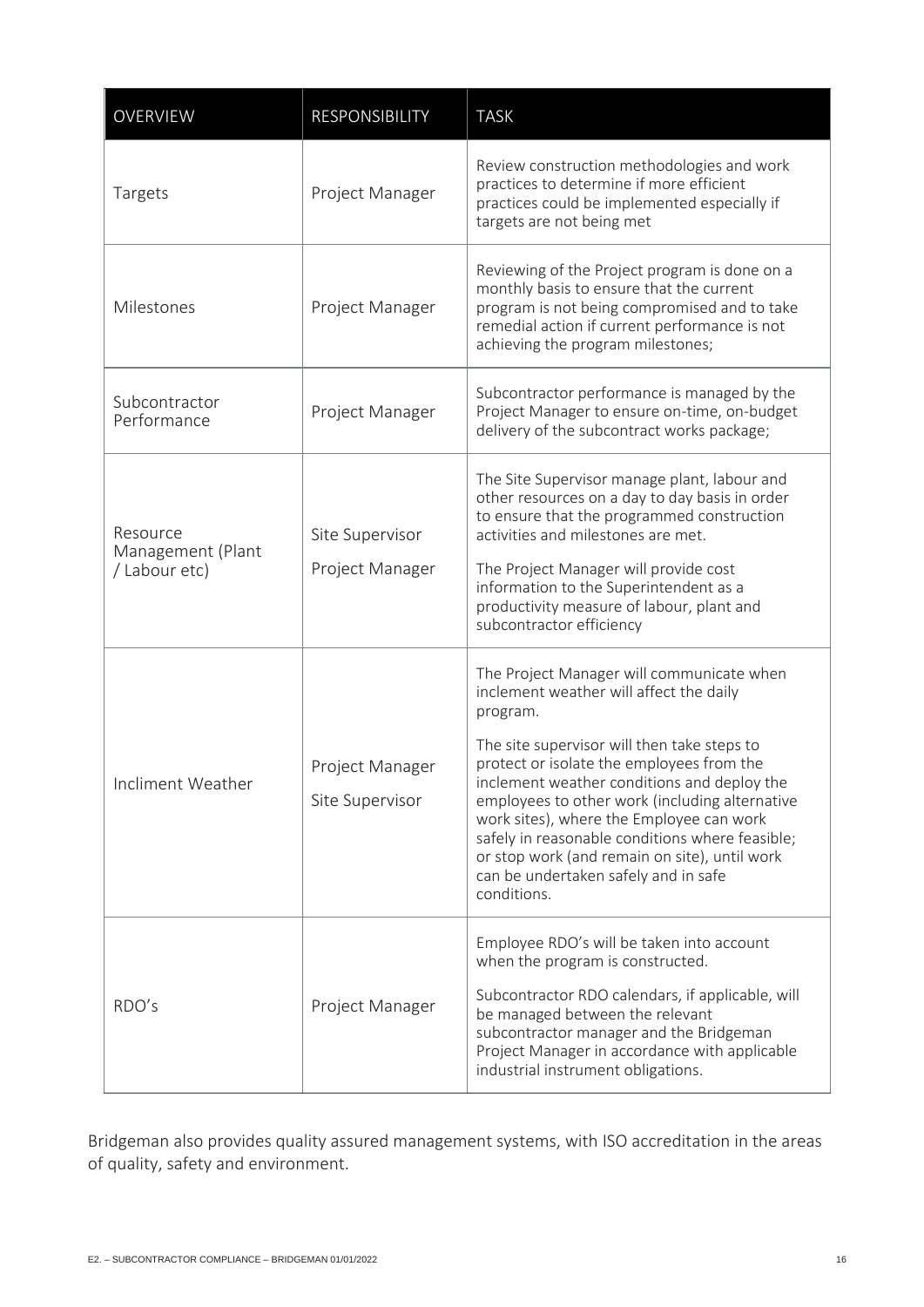## <span id="page-16-0"></span>**PART H – ENGAGEMENT OF DIRECT LABOUR**

Bridgeman has well established recruitment and on-boarding practices utilising effective recruitment strategies to identify suitable candidates.

Bridgeman offers a balance of experienced management, inhouse training and flexible work practices with attractive career opportunities which supports our high employee retention rate.

The Bridgeman *'Project Specific'* recruitment process consists of the following steps:

The Project Manager determines the labour requirements for the Project, and completes an analysis of the skills and qualifications required;

• HR is advised of the staffing and qualification requirements and carry out an internal assessment on current staff.

• Additionally, prospective employees from the surrounding area are then targeted using appropriate advertising media;

• Bridgeman will ensure that its recruitment process provides adequate opportunity for Australian residents and Australian citizens to apply for employment through the placement of local advertisements. Locals are given preference before looking to employ non-citizen or nonresidents.

• Candidates are required to provide copies of their qualifications, licences and proof of their right to work in Australia, to the recruitment team who retain secure copies;

• Thorough reference checks, are undertaken by the recruitment team and will be conducted using a standard behavioural based interview process.

All aspects of the Bridgeman recruitment, selection and on-boarding procedure comply with Freedom of Association obligations with the Building Code 2016 and relevant state IR Guidelines.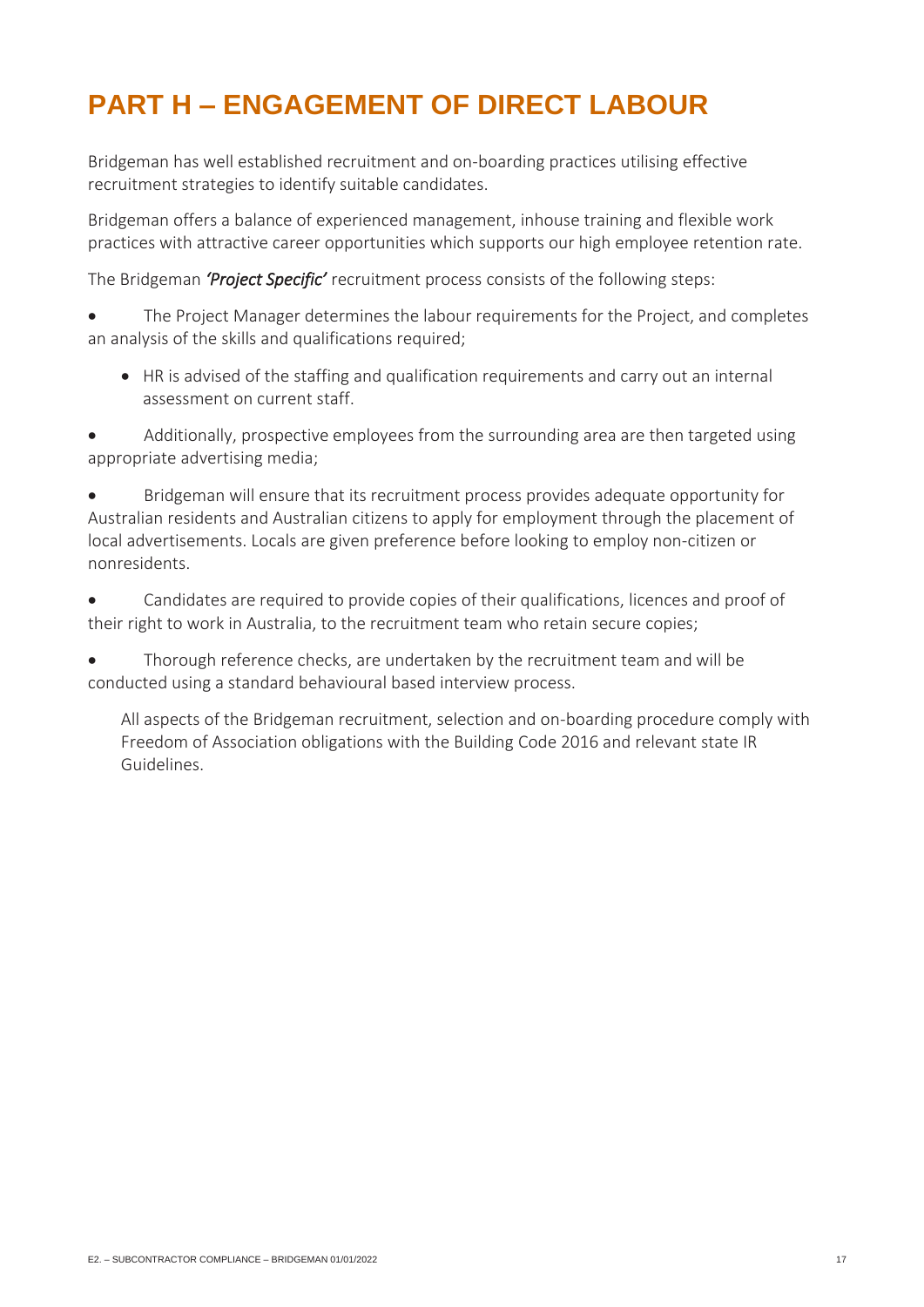## <span id="page-17-0"></span>**PART I – FREEDOM OF ASSOCIATION**

The Project Manager will ensure the following obligations are clearly outlined to the Project team and subcontractors. The below standards and practices will apply to any and all employees on site including all subcontractors engaged to perform works on the Project and all contraventions will be reported to the ABCC as required by the Building Code 2016 and other bodies as required by the relevant state IR Guidelines.

Bridgeman will comply with the Freedom of Association guidelines as cited in section 13 of the Building Code 2016 by ensuring:

| <b>OBJECTIVE</b>               | <b>BRIDGEMAN ACTION</b>                                                                                                                                                                                                                                                                                                                                                                                                                                                                                                                                                          | PROCESS & RESPONSIBILITY                                                                                                                                                                                                                                                                                            |
|--------------------------------|----------------------------------------------------------------------------------------------------------------------------------------------------------------------------------------------------------------------------------------------------------------------------------------------------------------------------------------------------------------------------------------------------------------------------------------------------------------------------------------------------------------------------------------------------------------------------------|---------------------------------------------------------------------------------------------------------------------------------------------------------------------------------------------------------------------------------------------------------------------------------------------------------------------|
| <b>POLICIES</b>                | Bridgeman and its subcontractors will<br>ensure that all policies and practices<br>reflect the following requirements:<br>free to become, or not become,<br>$\bullet$<br>members of a building association;<br>free to be represented, or not<br>$\bullet$<br>represented, by building<br>associations; and<br>free to participate in, or not<br>$\bullet$<br>participate in, lawful industrial<br>activities; and<br>not discriminated against in<br>$\bullet$<br>respect of benefits in the<br>workplace because they are, or are<br>not, members of a building<br>association | The HR Department ensures that all policies and<br>procedures do not act against the conditions of<br>Freedom of Association. The HR Advisor will ensure<br>during the subcontractor approval process that<br>subcontractor policies and procedures also do not<br>breach the conditions of Freedom of Association. |
| PERSONAL<br><b>INFORMATION</b> | Bridgeman will ensure that personal<br>information is dealt with in accordance<br>with the Privacy Act and the Fair Work<br>Act 2009. Names and details of those<br>whom Bridgeman wish to engage or<br>employ will not be provided to third<br>parties, other than in strict compliance<br>with the law (or relevant enterprise<br>agreement).                                                                                                                                                                                                                                  | The Human Resource Advisor will manage all<br>confidential information in accordance with the<br>Privacy Act and the Fair Work act 2009. The HSE<br>Advisor will also follow this process                                                                                                                           |
| <b>INDUCTIONS</b>              | Officials, delegates or other<br>representatives of a building<br>association will not undertake or<br>administer induction processes.<br>Bridgeman will ensure that 'secondary'<br>inductions are not conducted by<br>representatives of building<br>associations.                                                                                                                                                                                                                                                                                                              | Induction where the HSE Advisor and Project<br>Management team will ensure this does not occur.                                                                                                                                                                                                                     |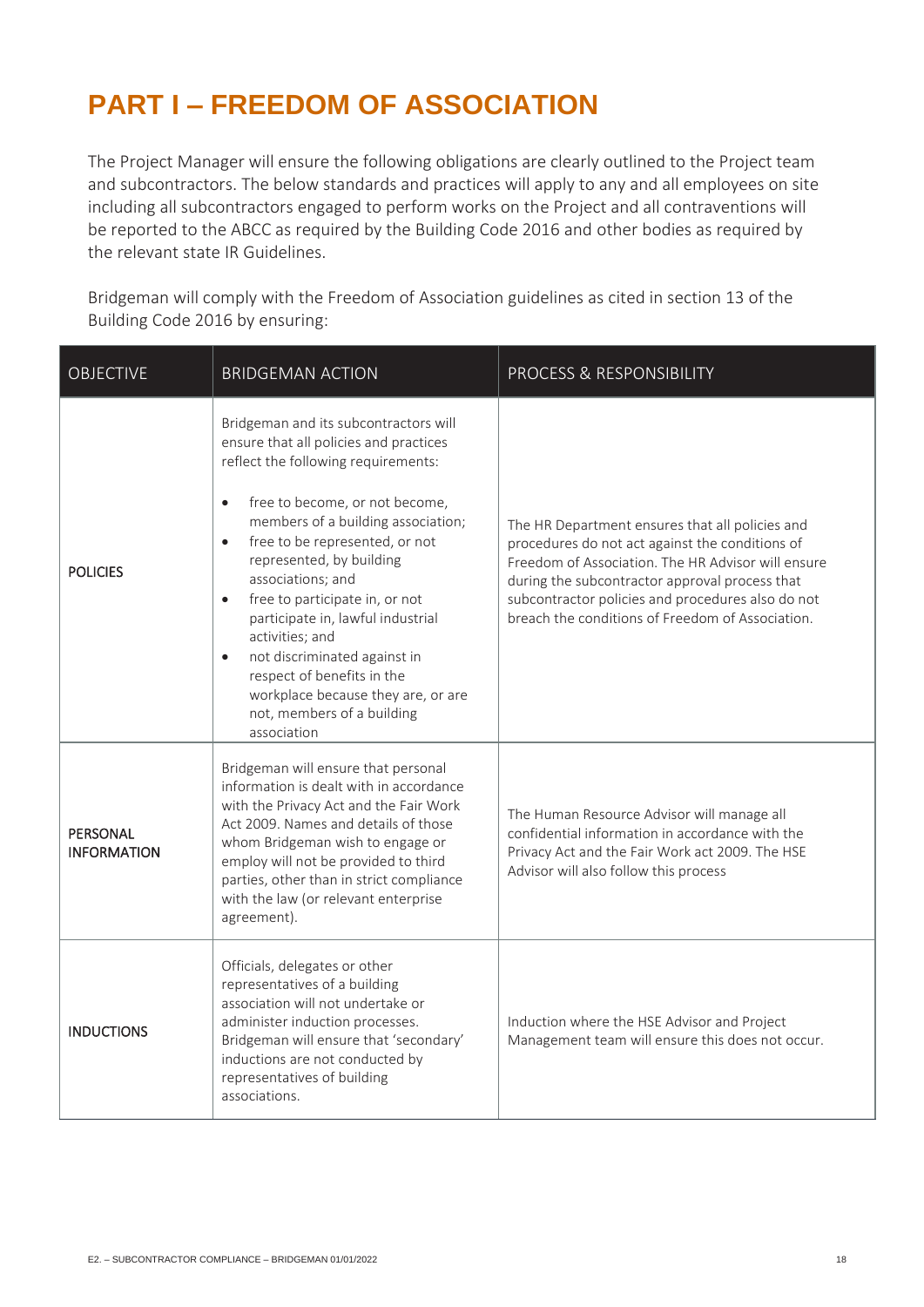| OBJECTIVE                         | <b>BRIDGEMAN ACTION</b>                                                                                                                                                                                                                                                                                                                                                                                                                                                                                                                                                                                                                                                                                                                                                                                                                                  | PROCESS & RESPONSIBILITY                                                                                                                                                                                                                                                                                                                                                                                                                                                                                                                                                                                                                                                                                                                                                                                                                                                                                                                                                                                                                             |
|-----------------------------------|----------------------------------------------------------------------------------------------------------------------------------------------------------------------------------------------------------------------------------------------------------------------------------------------------------------------------------------------------------------------------------------------------------------------------------------------------------------------------------------------------------------------------------------------------------------------------------------------------------------------------------------------------------------------------------------------------------------------------------------------------------------------------------------------------------------------------------------------------------|------------------------------------------------------------------------------------------------------------------------------------------------------------------------------------------------------------------------------------------------------------------------------------------------------------------------------------------------------------------------------------------------------------------------------------------------------------------------------------------------------------------------------------------------------------------------------------------------------------------------------------------------------------------------------------------------------------------------------------------------------------------------------------------------------------------------------------------------------------------------------------------------------------------------------------------------------------------------------------------------------------------------------------------------------|
| <b>UNION</b><br><b>MEMBERSHIP</b> | Bridgeman will ensure that 'no ticket,<br>no start' signage or similar, is not<br>displayed, that 'show card' days do not<br>occur, and that no other conduct<br>occurs which implies that union<br>membership is anything other than a<br>matter for individual choice, including<br>encouraging or discouraging a person<br>from becoming, or remaining, a<br>member of a building association. No<br>person will be required to disclose<br>whether they are a member or a<br>building association.                                                                                                                                                                                                                                                                                                                                                   | Bridgeman induction and on-boarding material does<br>not ask for this information. The Human Resource<br>Advisor maintains recruitment records and the HSE<br>Advisor maintains the induction material.<br>The Superintendent and other site staff will monitor<br>any observed activity by building association<br>representatives to attempt to conduct show card<br>days and advise the Project Manager immediately if<br>such activity is suspected. Such activity may be<br>outside the site boundary.<br>The Project Manager, in consultation with the Human<br>Resource Advisor, will take such action as is necessary<br>to stop such activity, including calling the police if<br>necessary. The ABCC will also be notified of any such<br>occurrence. The HR Adviser conducts regular site<br>visits to audit compliance with the relevant legislation<br>to ensure the correct policies and procedures are<br>displayed in the site office, crib room and<br>noticeboards.                                                                |
| <b>DISCRIMINATION</b>             | Personnel will not be discriminated<br>against or disadvantaged in respect of<br>benefits in the workplace because they<br>are, or are not, members of a building<br>association. Employee representatives<br>will not be discriminated against or<br>disadvantaged.<br>Workplace bullying, harassment or<br>discrimination will not be tolerated.<br>Any complaints arising about such<br>actions must be immediately dealt with<br>by the responsible supervisor. The HR<br>Manager must be informed of such<br>issues and an investigation conducted<br>under the guidance of the HR<br>Manager. If the matters raised are<br>confirmed, immediate action should be<br>taken under the provisions<br>Bridgeman's Anti-Bully Harassment and<br>Discrimination Policy which provides a<br>consistent and fair approach to dealing<br>with such matters. | Membership information or status is not requested<br>by Bridgeman at any point throughout the<br>engagement of any personnel on the Project.<br>This information is confidential with personnel<br>advised of their Freedom of Association rights and<br>obligations to report non-compliant behaviour to the<br>Project Manager and/or the Human Resource Advisor<br>during the induction process. Employees who identify<br>as employee representatives are not discriminated or<br>disadvantaged on a Project. The Project Management<br>team will ensure actions that are not consistent with<br>the Freedom of Association obligations such as<br>discrimination or attempts to disadvantage those<br>belonging or not belonging to a building association<br>or those who have been elected as an employee<br>representatives, are identified and brought before<br>the Human Resource Advisor who will investigate<br>such action wand if required, report to the ABCC in<br>accordance with the Building Code 2016 as a<br>potential breach. |
| <b>SIGNS</b>                      | Signs that seek to vilify or harass<br>employees who participate, or do not<br>participate, in industrial activities will<br>not be displayed on Bridgeman project.                                                                                                                                                                                                                                                                                                                                                                                                                                                                                                                                                                                                                                                                                      | This will be monitored strictly by the Project Manager<br>and Site Supervisor to ensure that no such signage is<br>displayed and that employees are not vilified.                                                                                                                                                                                                                                                                                                                                                                                                                                                                                                                                                                                                                                                                                                                                                                                                                                                                                    |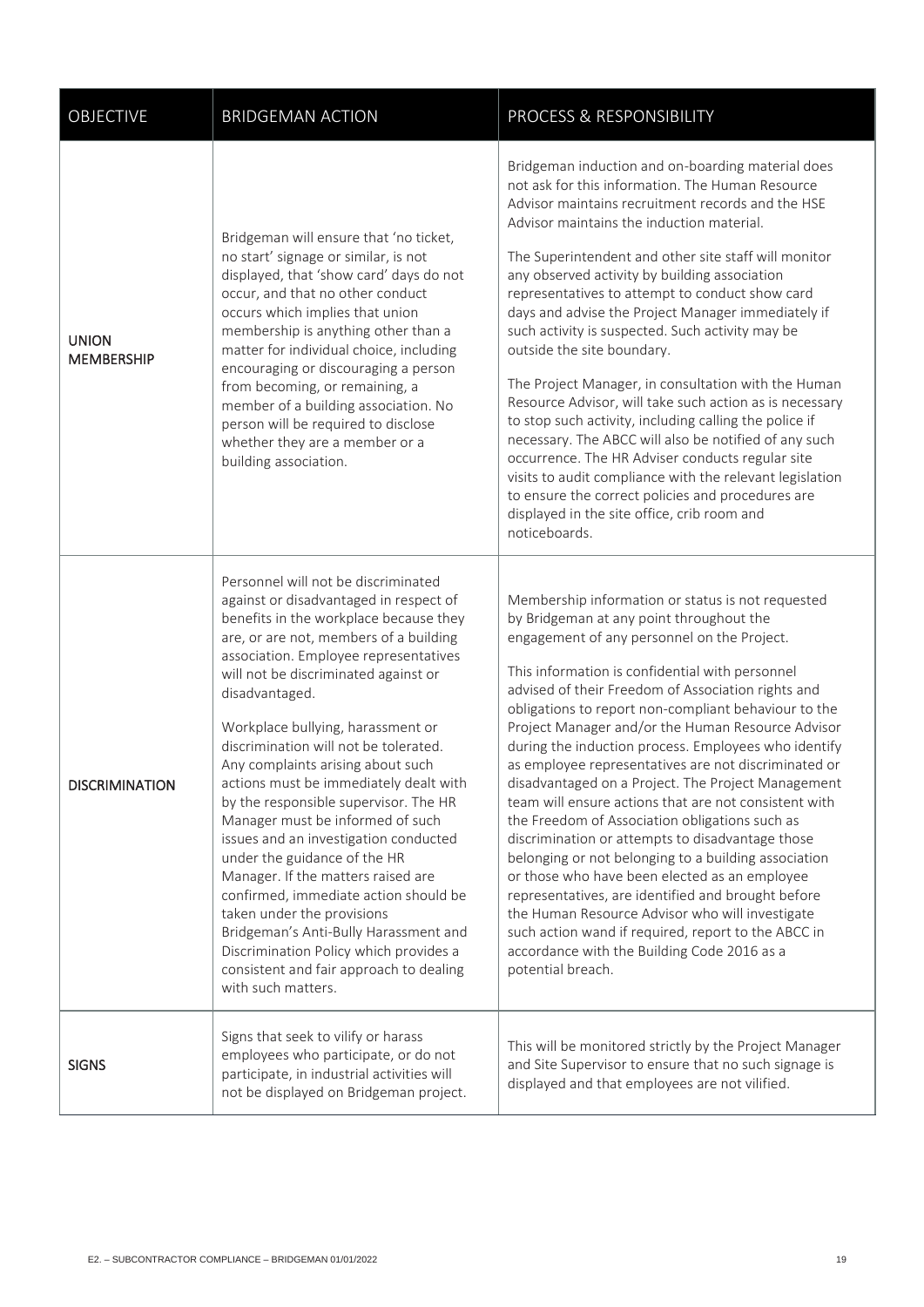| <b>OBJECTIVE</b>                                                                 | <b>BRIDGEMAN ACTION</b>                                                                                                                                                                                                                                                                                   | PROCESS & RESPONSIBILITY                                                                                                                                                                                                                                                                                                                                                                                                                                                                                 |
|----------------------------------------------------------------------------------|-----------------------------------------------------------------------------------------------------------------------------------------------------------------------------------------------------------------------------------------------------------------------------------------------------------|----------------------------------------------------------------------------------------------------------------------------------------------------------------------------------------------------------------------------------------------------------------------------------------------------------------------------------------------------------------------------------------------------------------------------------------------------------------------------------------------------------|
| <b>FREEDOM OF</b><br><b>ASSOCIATION</b>                                          | Employees have freedom of<br>association in deciding whether to be<br>represented in a grievance or dispute<br>procedures and, if so, by whom.                                                                                                                                                            | The Bridgeman Dispute Resolution policy provides for<br>freedom of representation which will be managed by<br>the Human Resource Advisor and the Project<br>Manager.                                                                                                                                                                                                                                                                                                                                     |
| <b>FORMS</b>                                                                     | Any form that requires an employee or<br>subcontractor to identify their union<br>status, is prohibited from use.                                                                                                                                                                                         | Recruitment, on-boarding and induction forms do not<br>request information regarding union status. This is<br>managed closely by the Human Resource Advisor and<br>the HSE Advisor (regarding inductions).                                                                                                                                                                                                                                                                                               |
| <b>REFUSAL TO</b><br><b>EMPLOY OR</b><br><b>TERMINATE</b>                        | Employees and subcontractors will not<br>be refused employment or subject to<br>termination based on their union<br>status.                                                                                                                                                                               | The Human Resource Advisor will ensure the<br>recruitment and termination process does not take<br>into consideration union status or any other<br>discriminative factors.                                                                                                                                                                                                                                                                                                                               |
| <b>RESSONABLE</b><br><b>REQUEST BY</b><br><b>DELEGATE TO</b><br><b>REPRESENT</b> | Bridgeman will not refuse a reasonable<br>request by workplace delegates to<br>represent employees in relation to<br>grievances and disputes or discussions<br>with a member, or potential member,<br>of a building association.                                                                          | Bridgeman will ensure reasonable requests will not<br>be refused during a dispute resolution process. All<br>requests from a workplace delegate regarding<br>representation rights, will be communicated to the<br>Human Resource Advisor such that Bridgeman can<br>ensure that the person is identified as a bona fide<br>representative on industrial matters and that<br>grievances, disputes or discussions are progressed in<br>a reasonable timeframe and manner and not<br>unreasonably refused. |
| <b>NON-WORKING</b><br><b>SHOP STEWARD</b>                                        | Bridgeman will not employ a non-<br>working shop steward or job delegates.<br>Bridgeman will not permit the<br>imposition, or attempted imposition, of<br>a requirement for any employer on site<br>to employ a non-working shop steward<br>or delegate or to hire an individual<br>nominated by a union. | The Project Manager will ensure that this does not<br>take place and the Human Resource Advisor will<br>manage the recruitment process and monitor the<br>subcontractor approval process strictly.                                                                                                                                                                                                                                                                                                       |
| <b>LOGOS AND</b><br><b>INDICIA</b>                                               | Building association logos, mottos or<br>other indicia are not applied to the<br>Bridgeman's property or equipment, or<br>to clothing supplied or provided for by<br>Bridgeman.                                                                                                                           | The Project management team will monitor the<br>condition of a Project and site facilities to ensure that<br>prohibited material is not displayed. This will be<br>communicated during the onsite induction process by<br>the HSE Advisor.                                                                                                                                                                                                                                                               |
| <b>BARGAINING FEE</b>                                                            | Bridgeman will ensure that individuals<br>will not be required to pay a<br>'bargaining fee' (howsoever described)<br>to a building association of which the<br>individual is not a member, in respect<br>of services provided by the association.                                                         | Bridgeman will provide this information during the<br>inductions regarding coercion and the right to<br>Freedom of Association. This is also shown in the<br>Employee and Industrial Relations Policy displayed<br>throughout the site.                                                                                                                                                                                                                                                                  |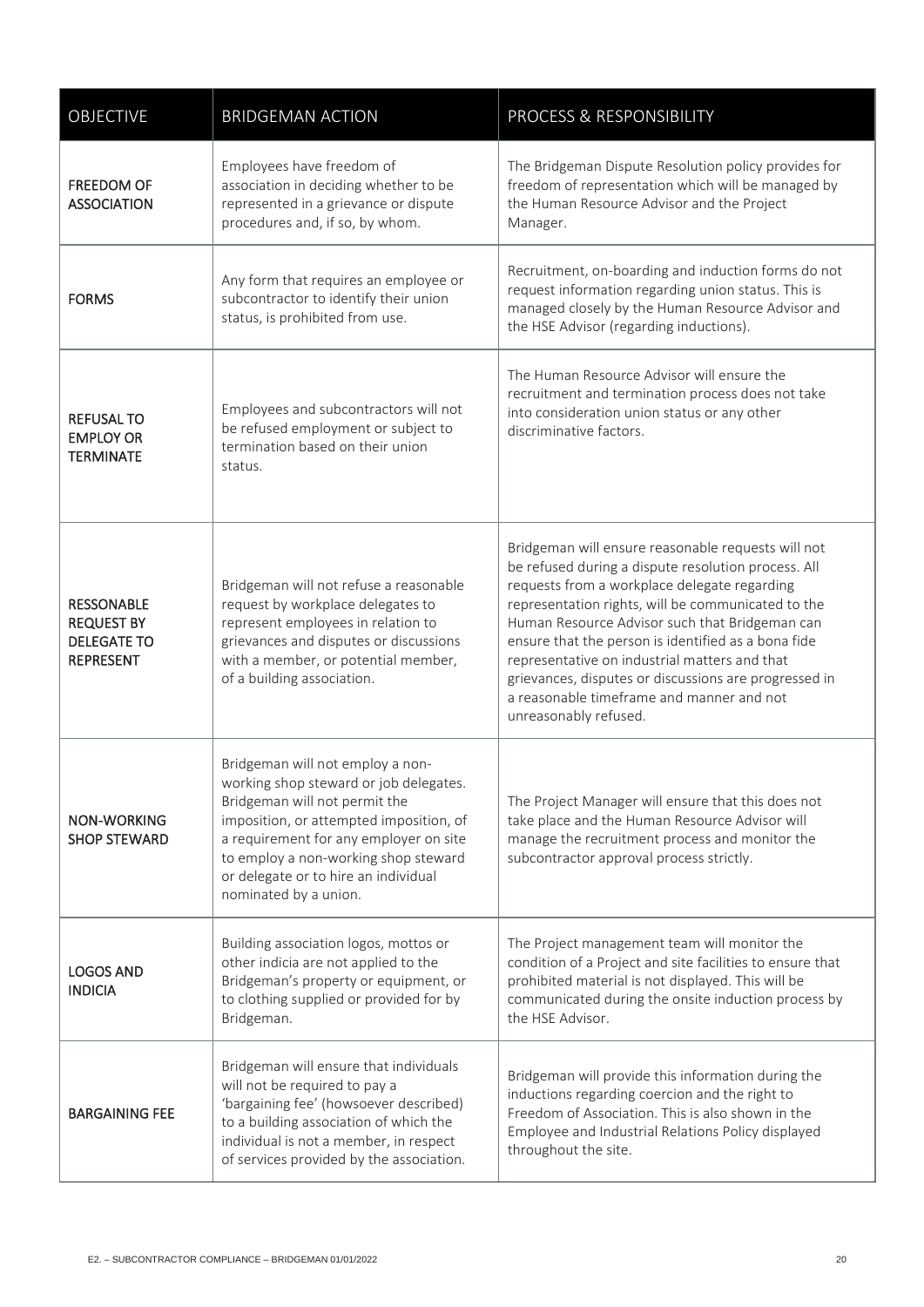## <span id="page-20-0"></span>**PART J – ENTRY TO PREMISES**

Union right of entry onto site will be managed strictly in accordance with the law.

Bridgeman is responsible for complying with 'Union Right of Entry' responsibilities under section 14 of the Building Code 2016, the relevant state IR Guidelines, the Fair Work Act 2009 and Work Health and Safety Act 2011.

All subcontractors and employees on the Project are made aware of their obligations regarding Right of Entry during the site induction process. The information is also documented in prominent positions around the site displaying the Bridgeman Right of Entry – which will complies with all relevant legislations.

To ensure the Union Right of Entry process works smoothly, We will comply with all laws of the Commonwealth and each relevant State and Territory that apply and give a permit holder a right to enter premises.

• All officers of building associations who attend the Project will be required to produce their relevant permits.

• We will so far as is reasonably practicable ensure that officers of building associations only enter the site for a purpose for which a right of entry could be exercised under Part 3-4 of the Fair Work Act 2009 or a relevant work health and safety law and only where the applicable legislative requirements in those laws have been strictly complied with.

• We will maintain copies of entry notices issued in relation to the Project and require subcontractors to provide a copy of any entry notices they received to site management.

• We will maintain a record of any attendance of an officer of a building association to the Project.

• All visitors and officers of building associations who attend the Project will be required to comply with the site safety requirements that apply, including completing and signing the visitor register.

We will ensure, as far as is reasonably practicable, that the site is secure from trespassers.

We will monitor the site for unauthorised entry and take appropriate action in response to unauthorised access. For example by, as far as is reasonably practicable, requiring unauthorised entrants to leave immediately.

#### <span id="page-20-1"></span>**J1. – SITE SECURITY**

Security will be managed on a project site by the following:

• Prior to site mobilisation, an assessment of the potential for security breaches will be undertaken by the Project Manager and a plan developed which will address measures to ensure controlled access during working hours, security of the site after hours and any unusual aspects or geographical features which could compromise controlled access to the site;

This plan will also incorporate measures to ensure public safety and safe access and egress while respecting and protecting the local community;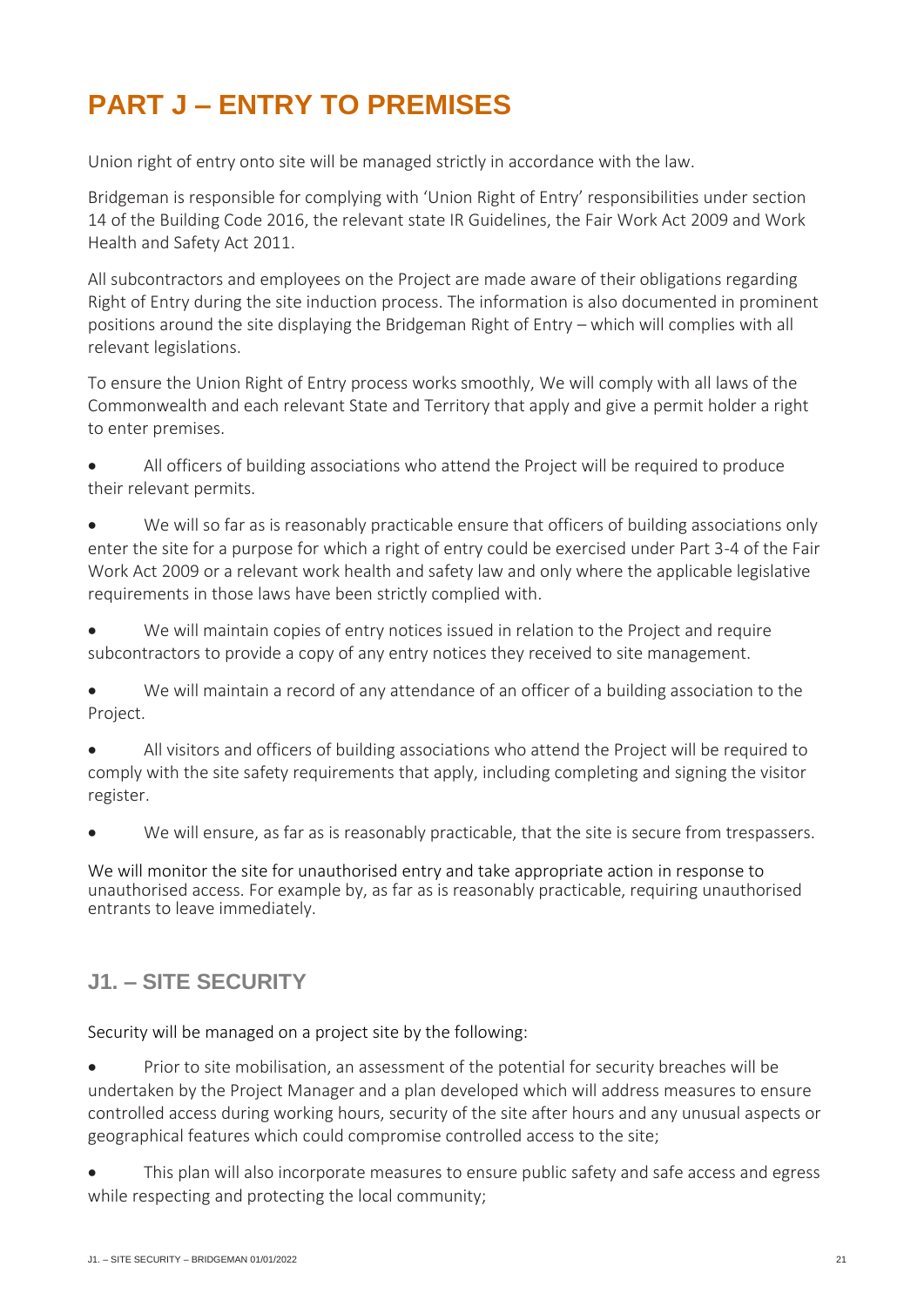The site compound where the office, crib room, toilets and training rooms etc are located, will be secured by a lockable fence with a security system (where possible);

• Any sensitive material will be secured in lockable cabinets and valuable materials secured in a lockable sea container;

- All personnel (employees and subcontractor employees) on site must be inducted and will be provided with an induction card and/or a helmet sticker to identify themselves as having been inducted;
- At induction, all personnel will be advised to report suspected or actual unauthorised entry to the Project site or office immediately by two-way radio to the Site Supervisor;
- All personnel on site will attend the pre-start talk at the start of every shift where they will sign the prestart form and this will provide a list of personnel whom are authorised to work during on site for the shift.

Methods for identification and notification of unauthorised entry:

• Adequate signage is displayed on the site fences and buildings to direct visitors, deliveries and other unauthorised personnel to direct them to the site office for assistance;

All personnel on site must have correct PPE (hard hat, high vis clothing, steel cap boots);

Bridgeman site specific induction sticker / card must be displayed on the hard hat or an induction card must be shown upon request;

• Any personnel identified without the above identification mechanisms will be reported to the Site Supervisor immediately who will promptly remove the unauthorised person from site or transport them to the site office for completion of the Bridgeman Induction (to be held by the HSE Advisor);

• All induction records and confidential information is maintained electronically within the secure Bridgeman document management system and is accessible by the Project Manager and HSE Advisor.

## <span id="page-21-0"></span>**PART K – GRIEVANCE MANAGEMENT**

### <span id="page-21-1"></span>**K1. – DIRECT EMPLOYEES**

Bridgeman has established the following procedures for managing grievances in the workplace:

#### • *Communication and Grievance Policy*

The Project Manager is responsible for recording details of any grievances from staff or subcontractors and supplying this information to the Bridgeman Human Resources Advisor for advice and support in resolving the issue.

Data from all complaints or grievances will be compiled and analysed to understand the nature and frequency of grievances amongst both employees and subcontractors.

The Project Manager will therefore be better informed to proactively address issues and where applicable prevent grievances arising in the future.

Freedom of Association in representational rights is advised to all site employees during the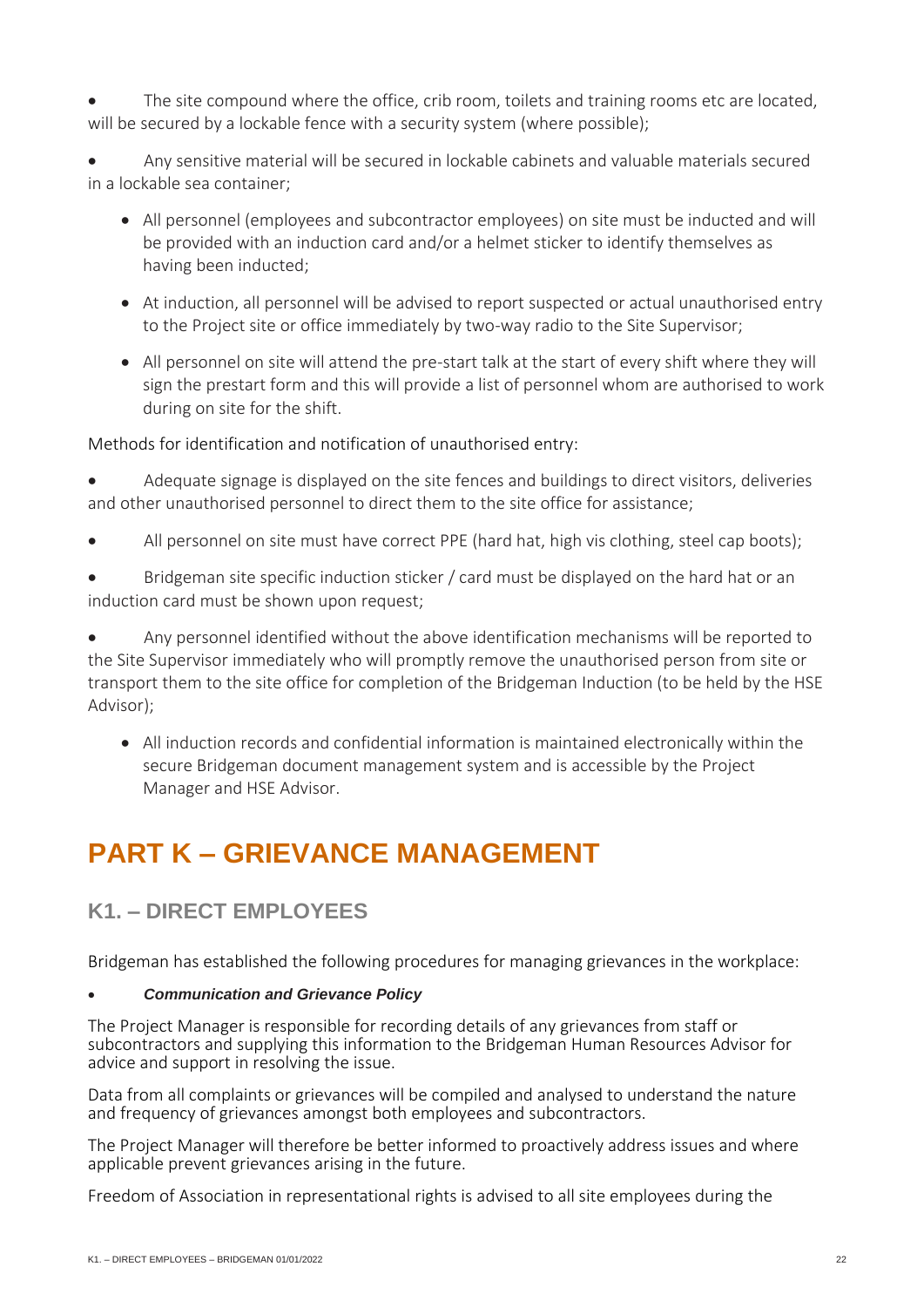induction as noted elsewhere. Freedom of Association will also be communicated by the Project Manager and/or Human Resource Advisor to personnel at the time of being notified of a grievance and the complainant's ability to change that choice at any time during the process will be made clear.

Employees may exercise their right to be represented or supported by a person of their choice, at any stage in the process whether that be from a building association or any other representative.

Bridgeman will, in accordance with the Building Code 2016 and relevant state IR Guidelines, notify the client representative immediately of any grievance or action that is expected to impact the Project schedule, timeline or costs.

#### <span id="page-22-0"></span>**K2. – SUBCONTRACTORS**

Subcontractors will be asked to declare that they comply with all provisions and requirements consistent with the Building Code 2016 and relevant state IR Guidelines, which will be assessed by the Human Resources Advisor.

Subcontractors will also be advised that they are to notify the Site Supervisor and/or the Project Manager in writing immediately following the receipt of any claim or grievance from one of their own employees or subcontractors if this grievance has occurred whilst working on the Project, or if the grievance is expected to impact the Project in any way.

The subcontractor will be required to provide details of the grievance, the scope of the grievance, the expected impact of the grievance process on the Project and an expected timeframe for resolution.

#### <span id="page-22-1"></span>**K3. – GRIEVANCE REPORTING**

If any grievances or disputes are likely to result in a breach of the Building Code 2016, the relevant state IR Guidelines or the Fair Work Act 2009, such as industrial action or a breach of the Work Health and Safety Act, the Project Manager will notify the Human Resource Advisor immediately who will then notify the relevant governing bodies.

### <span id="page-22-2"></span>**PART L – INDUSTRIAL IMPACTS**

Bridgeman will report actual or threatened industrial action (whether protected or unprotected) on the project by our employees to the ABCC as soon as practicable, but no later than 24 hours, after becoming aware of the threat or action.

• We will, to the extent reasonably practicable, take steps to prevent or bring an end to industrial action that is not protected action taken by our employees on the project (depending on the circumstances this may involve taking legal action in the Fair Work Commission or a court where remedies are available).

We will ensure subcontractors, as far as is reasonably practicable, take steps to prevent or bring an end to industrial action that is not protected action taken by their employees on the project (depending on the circumstances this may involve taking legal action in the Fair Work Commission or a court where remedies are available).

We will ensure that we comply with laws relating to payments to employees during periods of industrial action (strike pay) and we will take reasonable steps to verify that subcontractors comply with laws relating to payments to employees during periods of industrial action.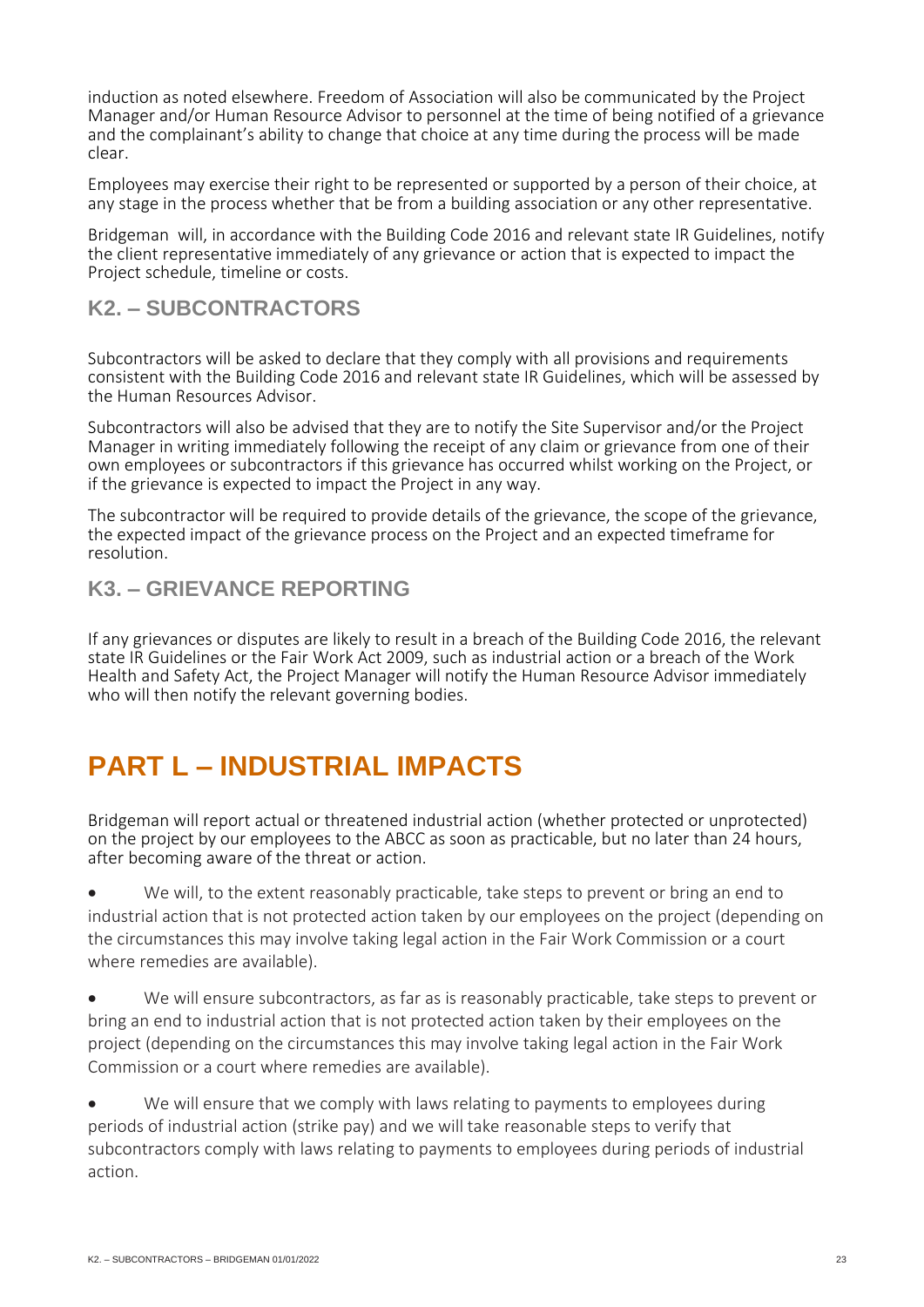• When unlawful or potentially unlawful industrial action is threatened, we will take reasonable steps to advise participants of the potential consequences and lawful alternatives.

• We will keep records of any actual or threatened industrial action.

### <span id="page-23-0"></span>**PART M – COMPLIANCE WITH THE BUILDING CODE 2016**

Bridgeman will endeavour to ensure the Project operates in accordance with the requirements of the Building Code 2016.

#### <span id="page-23-1"></span>**M1. – REPORTING**

Bridgeman will ensure that section 17 of the Building Code 2016 is followed strictly as per below:

- The Human Resource Advisor will notify the ABCC of a breach or suspected breach as soon as practicable, but no later than 2 working days after the Company becomes aware of the breach or suspected breach;
- The Human Resource Advisor will ensure that it notifies the ABCC of the steps that it has taken or is intending to take in order to rectify the breach and the outcome of such actions; and

• Within 14 days of the breach or suspected breach, the Human Resource Advisor will update the ABCC on the steps it has taken to rectify the breach and the outcomes of such actions.

#### <span id="page-23-2"></span>**M2. – ACTIONS AND BEHAVIOURS ON SITE**

As the first point of communication with all personnel, the on-site induction will include and ensure provisions of the Building Code 2016 are communicated to all employees, subcontractor employees and visitors. Building Code 2016 compliance will be promoted in the induction and via onsite posters informing people on site of the Right of Entry guidelines as well as information regarding the requirements of Freedom of Association.

#### <span id="page-23-3"></span>**M3. – AUDITS AND REVIEWS**

The Human Resource Advisor will monitor compliance with the WRMP on a regular basis in conjunction with the Project Manager.

A review of the WRMP will be conducted within three months of the commencement of a Project and then on an as-required basis periodically throughout the delivery of the Project. As required Bridgeman will undertake a review of the wage rates and a payroll report consisting of Bridgeman's employees' wages and allowances to ensure no overpayments or underpayments are made.

The Human Resource Advisor will check to ensure correct wage rates and allowances are paid in accordance with the EA and that over and underpayments are not made. Any errors, if found will be corrected. An audit is undertaken by the Human Resource Manager bi-annually and throughout the annual review process to ensure wages and allowances are made in accordance with legal requirements.

### <span id="page-23-4"></span>**PART N – FITNESS FOR WORK POLICY**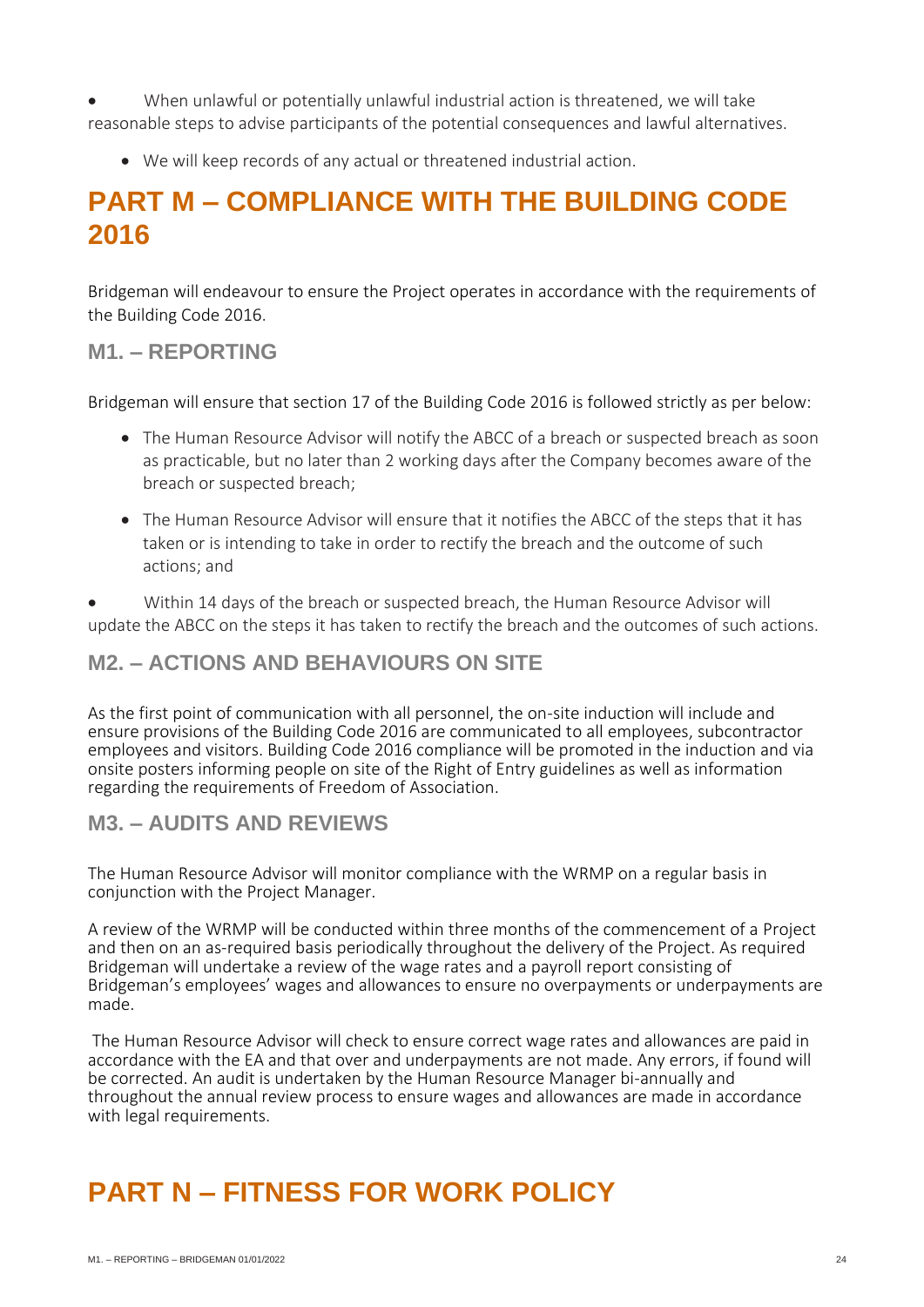Refer to Bridgemans following policies:

• *Fitness for Work Policy* 

#### • *Employee Alcohol and Drug Policy*

Compliance with the Fitness for Work Policy is enforced through the following methods and provides Bridgeman with the right to remove any person from a Project if they don't comply:

• Employees are bound through their employment contract to comply with all Bridgeman policies and procedures; and

• Compliance by Subcontractors and Consultants is enforced through the subcontractor or consultant's formal contract agreement.

Visitors are required to undertake a visitor induction which outlines the compliance requirements for the Fitness for Work Policy and are escorted at all times on site during their stay.

## <span id="page-24-0"></span>**PART O – SECURITY OF PAYMENTS**

Bridgeman will train all relevant staff who process payments to subcontractors on the requirements of the security of payment laws in Queensland or the relevant state to ensure we comply with the security of payment law.

- We will ensure subcontracts provide for payment terms in accordance with the relevant security of payment law.
- We will comply with all applicable laws and other requirements relating to the security of payments that are due to persons.
- We will ensure that payments which are due and payable are made in a timely manner and are not unreasonably withheld.
- We will have a documented dispute settlement process that details how disputes about payments to subcontractors will be resolved.

• We will ensure that our documented dispute settlement process detailing how disputes about payments to subcontractors will be resolved includes a referral process to an independent adjudicator for determination if the dispute cannot be resolved between the parties.

- We will, as far as practicable, ensure that disputes about payments are resolved in a reasonable, timely and cooperative way.
- We will report disputed or delayed progress payments to the ABC Commissioner and the relevant funding entity (if any) as soon as practicable. The obligation to report a disputed or delayed payment may arise when:
	- oAn amount is certified by a Principal (or Superintendent) under a contract and not paid within the contractual timeframe.
	- oAn amount is specified in a payment schedule/notice of dispute issued under the security of payment laws and not paid by the date prescribed by those laws.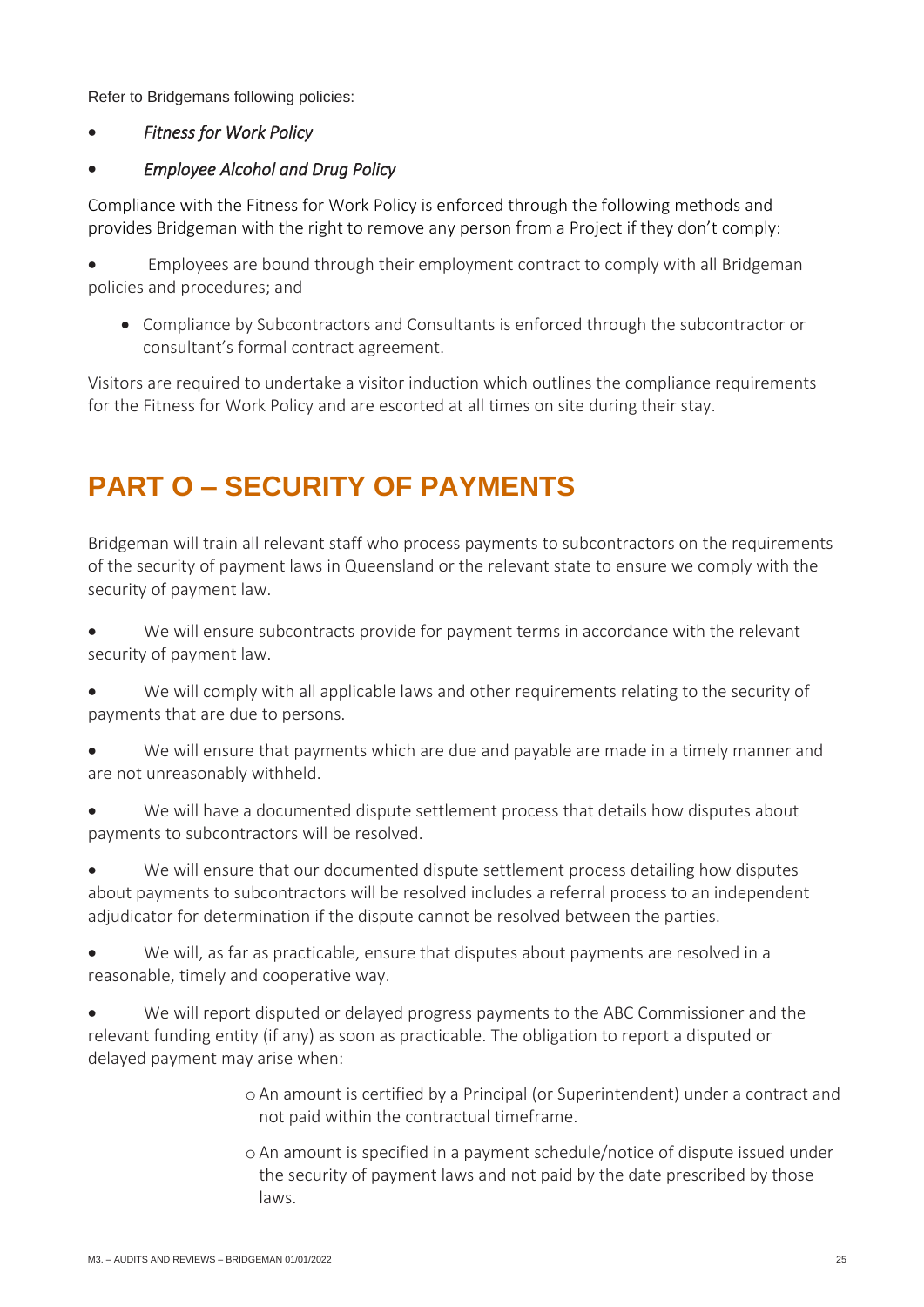- oOther than in Western Australia and the Northern Territory, no payment schedule/notice of dispute is issued in response to a valid payment claim and the full amount of the payment claim is not paid by the date prescribed by the security of payment laws.
- oAn adjudicator makes a determination under the relevant state and territory security of payment legislation and the adjudicated amount is not paid by the date prescribed by the security of payment laws.
- oA third party such as a court, arbitrator, or expert issues a binding determination and the amount determined is not paid in accordance with the determination.

We will comply with any requirements relating to the operation of any project bank account or trust arrangement that apply to the Code covered entity in relation to Commonwealth funded building work.

• We will not unduly influence, unduly pressure or coerce subcontractors in relation to the exercise of their rights under security of payments laws

## <span id="page-25-0"></span>**PART P – COMPLIANCE WITH THE CODE AND WRMP**

We will ensure all relevant staff are trained in the requirements of this WRMP.

- We will ensure that a copy of this WRMP is kept on site and is readily available for any employee or subcontractor to view.
- We will regularly (at least biannually) audit our compliance with the Code and this WRMP.
- We will promote compliance with the Code and the WRMP at site inductions, site meetings, subcontractor meetings and toolbox meetings.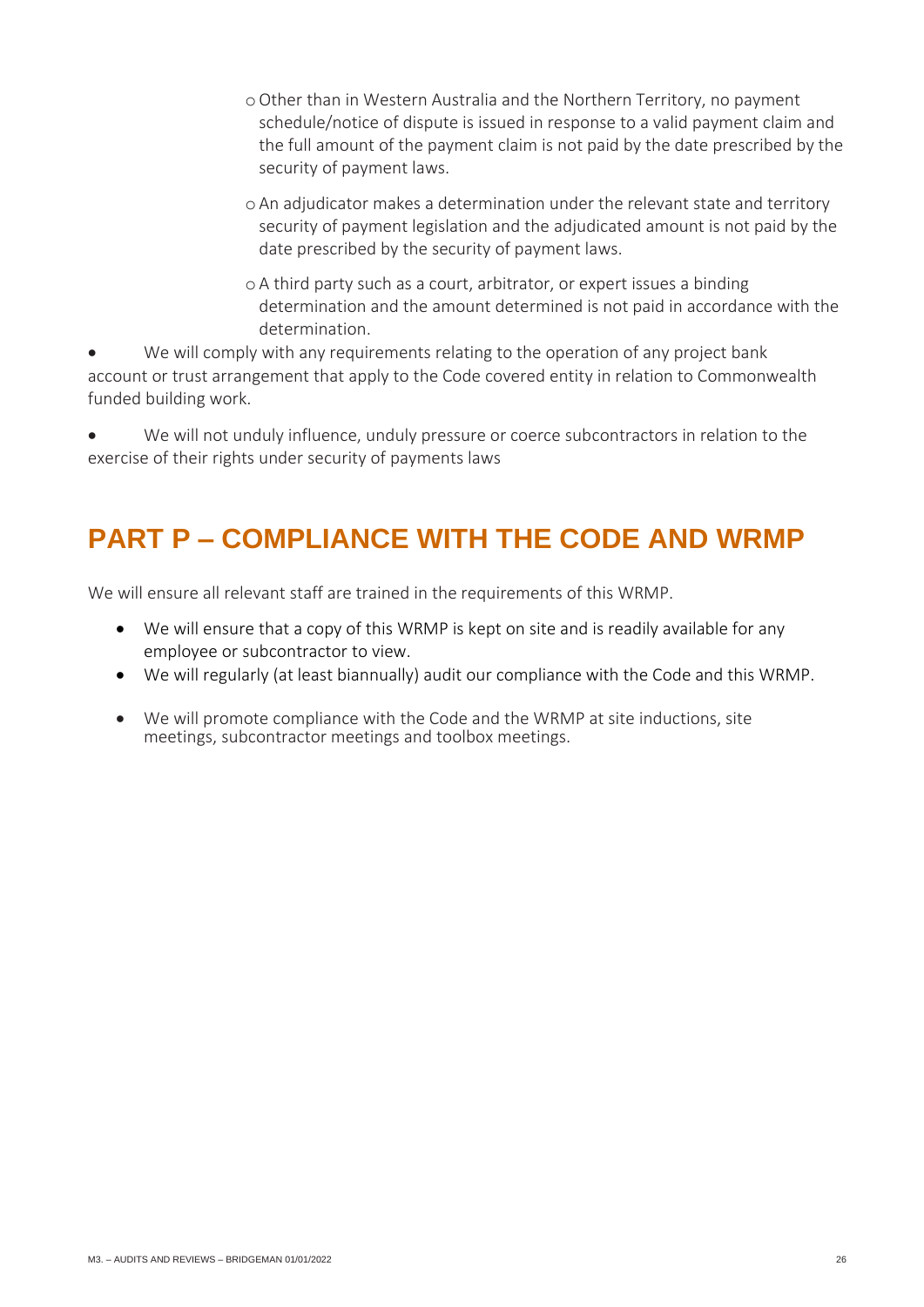<span id="page-26-0"></span>**Appendix A – PROJECT ORGANISATION CHART** 

< INSERT ORGANISATIONAL CHART FOR TENDER SUBMISSION >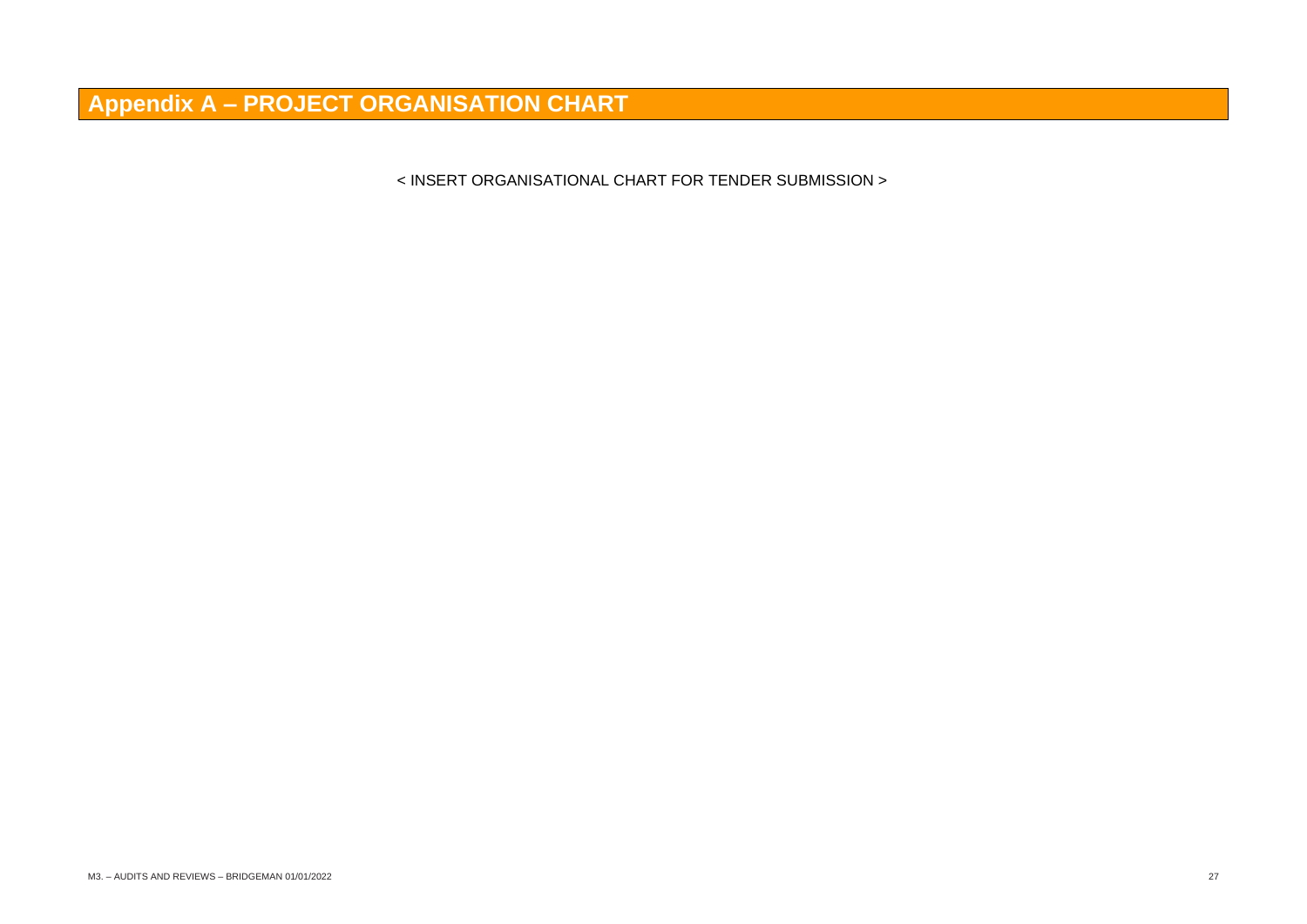### **Appendix 1 – FREEDOM OF ASSOCIATION**

#### **Schedule 13 of the** *Code for the Tendering and Performance of Building Work 2016*

- (1) A code covered entity must protect freedom of association in respect of building work by adopting and implementing policies and practices that:
	- (a) ensure that persons are:
		- i. free to become, or not become, members of building associations; and
		- ii. free to be represented, or not represented, by building associations; and
		- iii. free to participate, or not participate, in lawful industrial activities; and
		- iv. not discriminated against in respect of benefits in the workplace because they are, or are not, members of a building association.
- <span id="page-27-0"></span>(2) Without limiting subsection (1), the code covered entity must ensure that:
	- (a) personal information is dealt with in accordance with the *Privacy Act 1988* and the *Fair Work Act 2009*; and
	- (b) 'no ticket, no start' signs, or similar, are not displayed and such arrangements are not implemented; and
	- (c) signs that seek to vilify or harass employees who participate, or do not participate, in industrial activities are not displayed; and
	- (d) 'show card' days do not occur; and
	- (e) there is:
		- i. no discrimination against elected employee representatives; and
		- ii. no disadvantage to elected employee representatives; and
	- (f) forms are not used to require:
		- i. an employee to identify whether they are a member of a building association; or
		- ii. a subcontractor to identify whether the contractor or its employees or subcontractors are a member of a building association; and
	- (g) practices that are not authorised by law which require, directly or indirectly, a person to disclose whether or not they are a member of a building association, are not engaged in; and
	- (h) individuals are not refused employment or engagement because they are, or are not, a member of a building association; and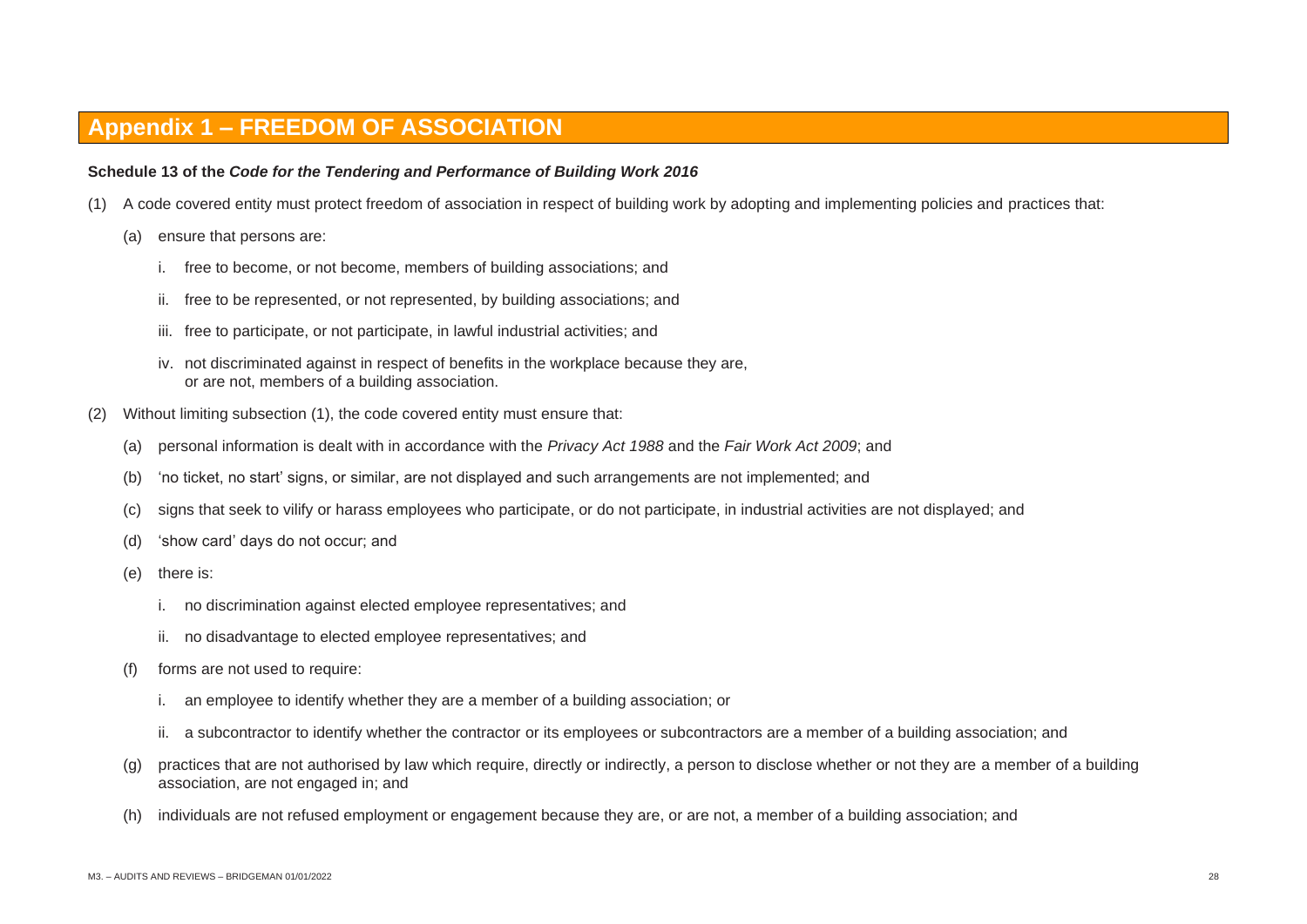- (i) the employment of employees or engagement of subcontractors is not terminated because they are, or are not, a member of a building association; and
- (j) building association logos, mottos or indicia are not applied to clothing, property or equipment supplied by, or which provision is made for by, the employer or any other conduct which implies that membership of a building association is anything other than an individual choice for each employee; and
- (k) reasonable requests from a workplace delegate to represent an employee of the code covered entity in relation to a grievance, a dispute or a discussion with a member of a building association are not refused; and
- (l) requirements are not imposed, or attempted to be imposed, on the code covered entity or a subcontractor engaged by the code covered entity to:
	- i. employ a non-working shop steward or job delegate; or
	- ii. hire an individual nominated by a building association
- (m) the code covered entity does not employ a non-working shop steward or job delegate; and
- (n) individuals are not required to pay a 'bargaining fee' (howsoever described) to a building association of which the individual is not a member, in respect of services provided by the association; and
- (o) employees must be provided a freedom of choice in deciding whether to be represented in grievance or dispute procedures (whether or not pursuant to an enterprise agreement), and, if so, by whom; and
- (p) officials, delegates, or other representatives of a building association do not undertake or administer induction processes.